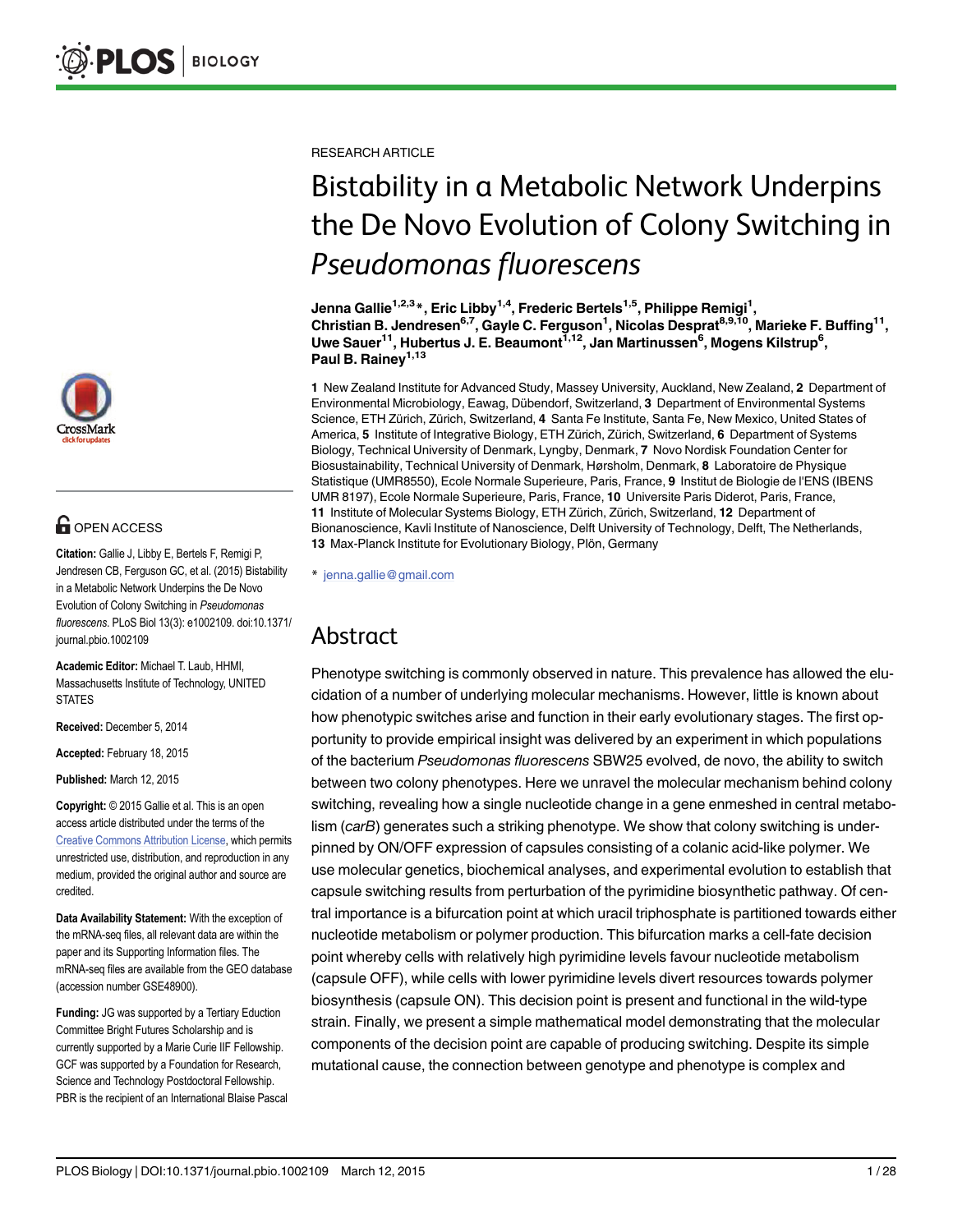<span id="page-1-0"></span>

Research Chair funded by the French State and the Ile-de-France, managed by the Fondation de l'Ecole Normale Supérieure. The funders had no role in study design, data collection and analysis, decision to publish, or preparation of the manuscript.

Competing Interests: The authors have declared that no competing interests exist.

Abbreviations: ADP, adenosine diphosphate; ATP, adenosine triphosphate; BLAST, Basic Local Alignment Search Tool; BLASTP, Basic Local Alignment Search Tool protein; CAP, colanic acidlike polymer; CP, carbamoyl phosphate; CPSase, carbamoyl phosphate synthetase; CTP, cytidine triphosphate; EPS, extracellular polysaccharide; GDP, guanosine diphosphate; GFP, green fluorescent protein; KB, King's Medium B; LB, lysogeny broth; LC-MS, liquid chromatography mass spectrometry; NDK, nucleoside diphosphate kinase; NDP, nucleoside diphosphate; NTP, nucleoside triphosphate; SOAP, short oligonucleotide alignment program; TBLASTN, translated Basic Local Alignment Search Tool nucleotides; UDP, uridine diphosphate; UMP, uridine monophosphate; UTP, uridine triphosphate.

multidimensional, offering a rare glimpse of how noise in regulatory networks can provide opportunity for evolution.

#### Author Summary

Phenotype switching—the ability to switch rapidly between phenotypic states—is an evolutionary survival strategy commonly used by organisms in the face of unpredictable environmental conditions. However, little is known about how phenotype switches emerge and function in their early evolutionary stages. A previous study observed the evolutionary emergence of colony morphology switching in *Pseudomonas fluorescens* populations in response to fluctuating selection. Here we describe the underlying molecular basis of this colony switching, providing the first account of the mechanism behind a real-time evolved phenotype switch. We show that colony switching in this instance is underpinned at the cellular level by high frequency ON/OFF expression of colanic acid-like capsules in response to varying levels of a metabolite. Biochemical assays revealed that capsule switching results from mutations that reduce concentrations of intermediates in a central metabolic pathway—the pyrimidine biosynthetic pathway. Of key importance is the partitioning of these metabolic resources between polymer production (leading to capsulation) and cell division (leading to noncapsulation); this bifurcation marks a decision point whereby cells with low metabolite levels divert resources towards polymer production, increasing the likelihood of switching to the capsulated state. As a greater proportion of cells become capsulated, colony switching emerges. These findings show that, while colony switching evolved with relative ease, the underlying molecular mechanism is surprisingly complex.

#### Introduction

Life is constantly challenged by environmental change. Survival requires that organisms match their phenotype to current conditions. In predictable environments, this occurs by phenotypic acclimation  $[1]$ . In unpredictable environments, where the quality of environmental information is unreliable, stochastic phenotype switching allows organisms to hedge their evolutionary bets  $[2]$  $[2]$ . Bet hedging spreads the risk of being maladapted in the current environment among variable offspring, each of which has a chance of being fit in some future environment [\[3](#page-24-0)–[5](#page-24-0)].

Bet-hedging strategies are widespread in nature, with examples from humans through to microbes  $[6-10]$  $[6-10]$  $[6-10]$  $[6-10]$  $[6-10]$ . Such strategies appear to be common in bacterial pathogens and commensals; when confronted with the challenge of survival in the face of an unpredictable host immune response, these bacteria have evolved mutational mechanisms that allow stochastic modulation of phenotype (contingency loci  $[11]$  $[11]$  $[11]$ ). Typically, these involve short repetitive DNA sequences that affect expression of genes involved in critical interactions with the host. By virtue of their repeated nucleotide motifs, contingency loci are prone to polymerase slippage, resulting in localized hypermutation.

The sophistication of contingency loci begs questions as to their evolutionary origins. Given that pathogens and commensals are often derived from environmental reservoirs, it is likely that the ancestral state was a gene, or gene network, that was subject to environmental regulation. A recent experiment in which a plant saprophyte subject to fluctuating environmental conditions evolved, de novo, the capacity for stochastic phenotype switching [\[12](#page-25-0)] offers opportunities to understand how such switches originate. In this previous study, an experimental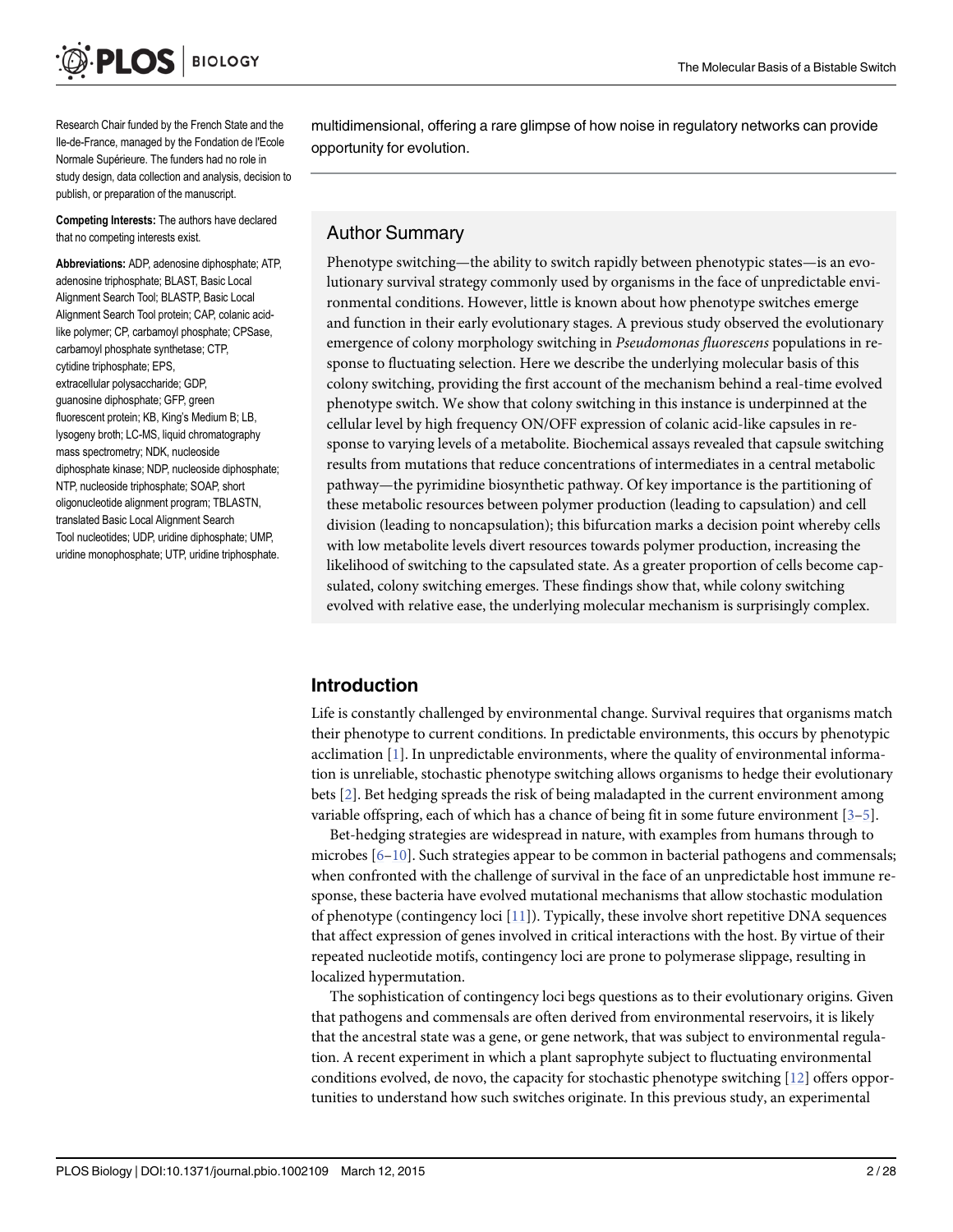<span id="page-2-0"></span>population of Pseudomonas fluorescens SBW25 was propagated under fluctuating conditions that mimicked essential aspects of the host immune response  $[13]$  $[13]$  $[13]$ . After multiple environmental reversals in which evolving populations experienced repeated bottlenecks and phenotypic exclusion, genotypes able to stochastically switch between different colony states were identified in two of 12 replicate lines. This work focuses on the first of these lineages.

The capacity to stochastically switch evolved after nine mutations ( $Fig. 1A$ ). The first eight facilitated bouts of adaptation to different states of the fluctuating environment. The ninth, a single nucleotide change in carB (c2020t; encoding a subunit of CarAB, EC 6.3.5.5), gave rise to a genotype referred to as  $1B<sup>4</sup>$  (see [Fig. 1A](#page-3-0) for details of evolutionary series genotype names) that switched at high frequency between two colony types (translucent and opaque; [Fig. 1B](#page-3-0)). Further investigation showed that differences in colony type were attributable to the varying proportion of cells with different capsulation states (Cap<sup>-</sup> and Cap<sup>+</sup>, respectively; [Fig. 1C\)](#page-3-0). In addition, allelic replacement studies showed the  $carB$  mutation alone was sufficient to generate stochastic colony and capsule switching in the wild-type background [\(Fig. 1D](#page-3-0)).

Here we describe empirical and theoretical efforts to understand how a single mutation in a gene deeply enmeshed in central metabolism generates such a striking phenotype. The switchcausing mutation reduces concentrations of intermediates in the pyrimidine biosynthetic pathway, thus exposing a pre-existing epigenetic switch ([Fig. 2](#page-4-0)). Central to the switch is the latter portion of the pyrimidine biosynthetic pathway, which we postulate includes a cell-fate decision point. Together, these components possess functional and regulatory connectivities that a simple mathematical model shows are sufficient to generate stochastic switching.

#### **[Results](#page-8-0)**

#### An Epigenetic Basis for Capsule Switching

The transition between capsulation states in genotype  $1B<sup>4</sup>$  resembles phase or antigenic variation in pathogens, which is typically underpinned by contingency loci  $[11]$  $[11]$  $[11]$ . Initial hypotheses predicted that the mechanism of switching would be mutational, involving either highfrequency gain and loss of the carB mutation or amplification and collapse of the carB locus. Both hypotheses were rejected (see  $S1$  Text). Attention therefore turned to the likelihood that the carB mutation established an epigenetic switch.

In order to identify genes with a role in capsule switching,  $1B<sup>4</sup>$  was subjected to transposon mutagenesis  $[12,15]$  $[12,15]$  $[12,15]$ . From a pool of ~69,000 transposon mutants, 157 were deficient in their capacity to switch between capsulation states. While six showed an increase in the proportion of Cap<sup>+</sup> cells, 151 showed loss (or reduction) of Cap<sup>+</sup> ([S1 Table\)](#page-22-0). Thirty-eight mutants were implicated in biosynthesis of a capsular polymer (see below). Of the remaining 119 mutants, 38 contained insertions in potential regulators of capsule biosynthesis (see below) and 81 contained insertions in genes involved in a wide range of cellular processes, the most prominent of which were transport and central metabolism (22 mutants), cell division and DNA processing (11 mutants), RNA processing (ten mutants), and nucleotide biosynthesis (five mutants).

#### Capsule Synthesis Relies on the Expression of a Colanic Acid-Like Polymer

Nineteen transposon mutants contained insertions in the wcaJ-wzb locus (pflu3658-3678), a region of the genome that resembles the colanic acid biosynthetic locus of Escherichia coli [\(Fig. 3](#page-5-0)) [\[16\]](#page-25-0). Deletion of the entire wcaJ-wzb locus (giving  $1B^4$ - $\Delta$ wcaJ-wzb) produced translu-cent colonies [\(Fig. 1E](#page-3-0)) comprised of Cap<sup>-</sup> cells. These phenotypes were indistinguishable from those of 19 transposon mutants with insertions in *wcaJ-wzb* (previously reported in  $[12]$  $[12]$ ).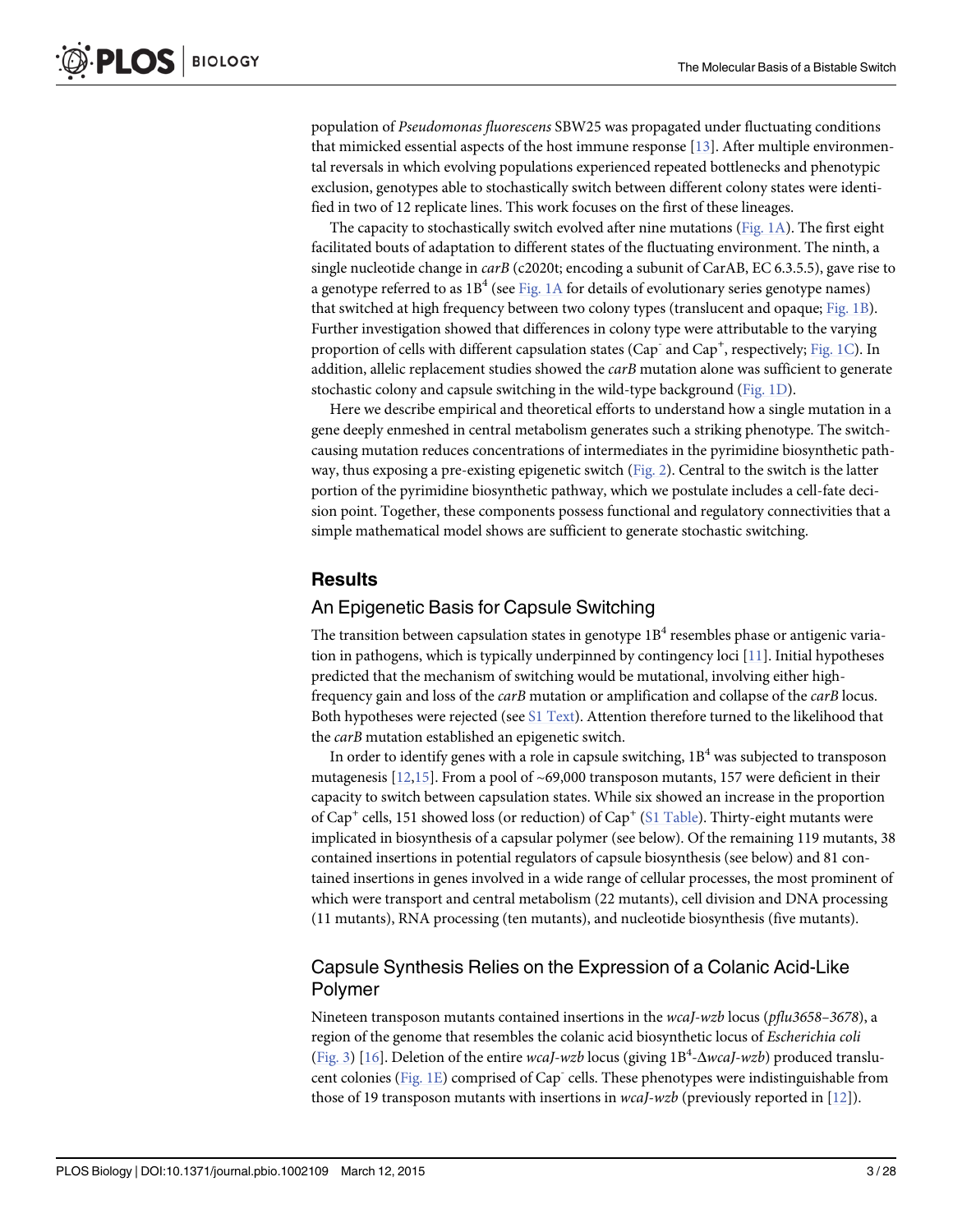<span id="page-3-0"></span>



[Fig 1. T](#page-2-0)he evolutionary history, genotype, and phenotype of 1B<sup>4</sup>. (A) The evolutionary lineage from 1A<sup>0</sup>  $(SBW25)$  to  $1B<sup>4</sup>$  consists of nine genotypes (rows). Each consecutive genotype contains an additional mutation (columns: gene and nucleotide change). Grey bars indicate the mutations present in each genotype; grey circles mark the first occurrence. (B) Colonies grown on King's Medium B (KB) agar for 48 h. 1B<sup>4</sup> and  $1$ A<sup>0</sup>-carB\* give dimorphic colonies: opaque (Op) and translucent (Tr; 1B<sup>4</sup>) or smooth (Sm; 1A<sup>0</sup>-carB\*). Bar ~0.5 cm. Saturation and exposure of images was altered. (C) Light microscope images of cells counterstained with India ink. 1B<sup>4</sup> and 1A<sup>0</sup>-carB\* have Cap<sup>-</sup> and Cap<sup>+</sup> cells (white and black arrows). Bar  $~\sim$ 4 µm. Saturation and exposure of images was altered. (D) Proportion of Cap<sup>+</sup> cells in evolutionary series and engineered genotypes. Introduction of the c2020t carB mutation to ancestors increases capsulation (1A<sup>0</sup>-carB<sup>\*</sup>, 1A<sup>4</sup>-carB<sup>\*</sup>). Removal of the mutation from 1B<sup>4</sup> (1B<sup>4</sup>-carBwt) reduces capsulation. Bars are means of five replicates, and error bars denote +/- 1 SE. Two sample t tests for the indicated pairs of genotypes revealed significant differences in capsulation levels ( $p < 0.001$ ). (E) A 1B<sup>4</sup>- $\Delta$ wcaJ-wzb colony grown on KB medium. Bar ~0.5 cm. (F) A 1B<sup>4</sup>-wcaJ-lacZ colony grown on medium containing X-gal. Light microscopy was used to check blue sectors contained a greater proportion of Cap<sup>+</sup> cells than elsewhere. Bar ~1 cm. Image contrast and exposure was altered.

doi:10.1371/journal.pbio.1002109.g001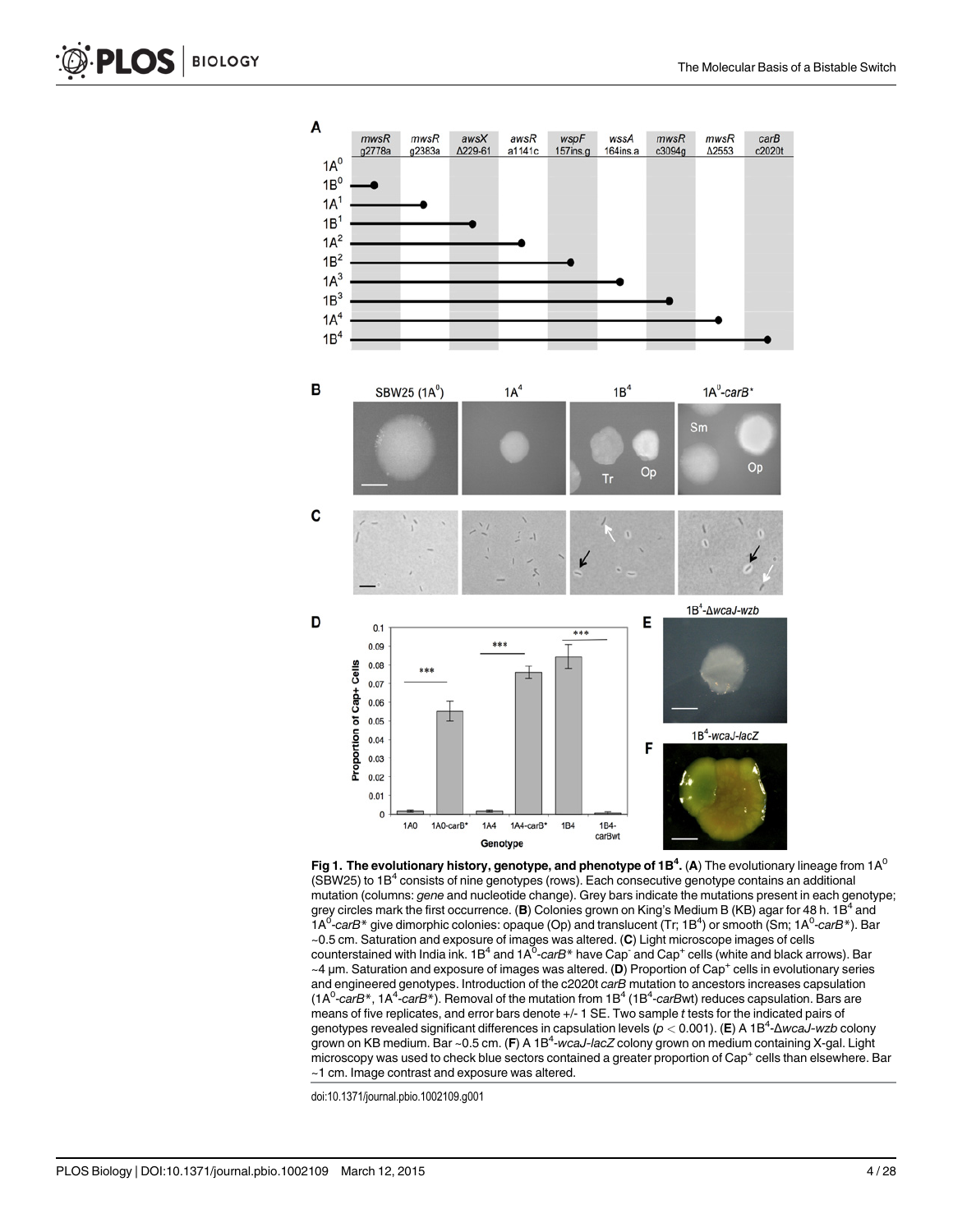<span id="page-4-0"></span>

[Fig 2. I](#page-2-0)ntracellular metabolic pathways downstream of carB. The pyrimidine biosynthetic pathway is a molecular link between the mutant carB genotype and the CAP capsule phenotype. The switch-causing carB mutation reduces concentrations of intermediates in the pyrimidine biosynthesis pathway (shown in black), exposing a decision point at which uridine triphosphate (UTP) is used either by PyrG for nucleotide biosynthesis (leading to the Cap-phenotype, components in red), or by GalU for polymer biosynthesis (generating Cap<sup>+</sup> phenotype, components in blue). Metabolic pathways related to UTP biosynthesis are shown in grey. High-flux reactions recycling nucleotides are shown by thick arrows, and nucleotide biosynthetic pathways are shown by thin arrows. Figure based on amino acid homology with established Escherichia coli pathways [\[14](#page-25-0)].

doi:10.1371/journal.pbio.1002109.g002

A further 19 mutants contained insertions in genes encoding enzymes required for biosynthesis of guanosine diphosphate (GDP)–fucose, uridine diphosphate (UDP)–glucose, and UDP—glucuronic acid [\[12\]](#page-25-0), three of the four building blocks for colanic acid (see [S2 Fig](#page-20-0)) [\[16\]](#page-25-0). These include insertions in galU (EC 2.7.7.9), pgi (EC 5.3.1.9), pflu5986 (EC 5.4.2.8/5.4.2.2), and  $udg$  (EC 1.1.1.22) [\[17\]](#page-25-0). The usual genes encoding enzymes for biosynthesis of the fourth precursor (UDP-galactose) are absent in SBW25, indicating that the  $1B<sup>4</sup>$  capsule polymer is structurally different than colanic acid. Indeed, analysis of the monosaccharide composition of extracellular polysaccharide (EPS) in SBW25,  $1\text{A}^4$ ,  $1\text{B}^4$ , and two transposon mutants indicates that the  $1B<sup>4</sup>$  capsule polymer contains six monosaccharides: fucose, glucose, glucuronic acid, galactouronic acid, and two unidentified monosaccharides  $(S2$  Table). Only three of these monosaccharides are present in colanic acid, which consists of repeating units of fucose, galactose, glucose, and glucuronic acid [[18](#page-25-0)].

On the basis of the genetic organisation of the wcaJ-wzb locus, the similarity of these enzymes to functionally characterized enzymes from E. coli, the requirement for colanic acid-like precursors, and the monosaccharide analysis, we conclude that the  $1B<sup>4</sup>$  capsule polymer is related to, but distinct from, colanic acid. Henceforth, the  $1B<sup>4</sup>$  capsule polymer will be referred to as the colanic acid-like polymer (CAP).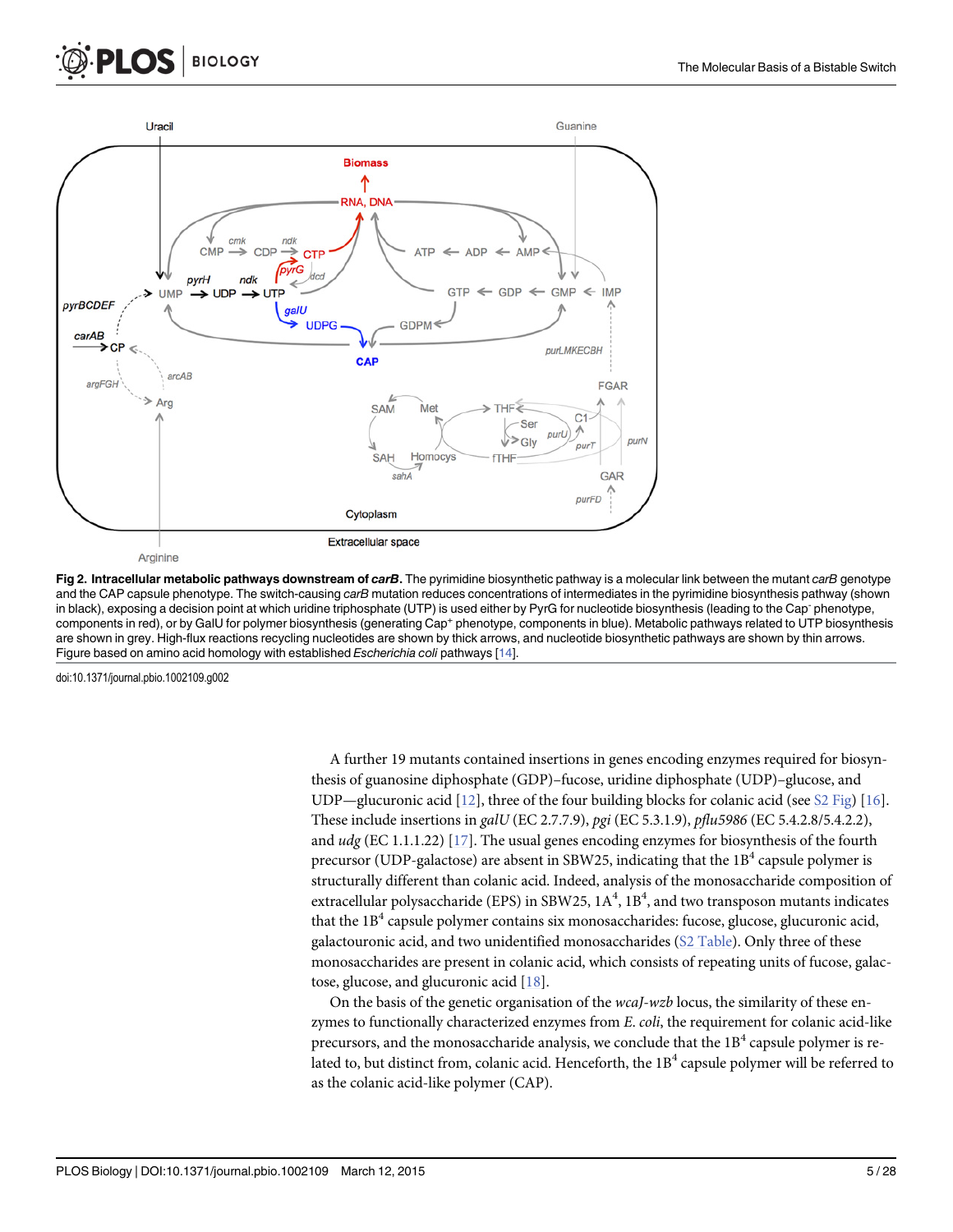# <span id="page-5-0"></span>**BIOLOGY**



[Fig 3. T](#page-2-0)he SBW25 CAP biosynthetic gene cluster. (A) Transposon insertions in SBW25 genes pflu3658-78 (filled triangles = precise insertion site identified, and unfilled = precise site unknown; numbers relate to [S1 Table](#page-22-0) strain names). See [S1 Fig](#page-20-0) for reactions catalysed by enzymes disrupted by transposon insertion. (B) Comparison of the SBW25 and E. coli K-12 colanic acid biosynthetic loci. The SBW25 locus is predicted to contain five genes involved in CAP precursor biosynthesis (yellow), wcaJ (red), four glycosyl transferases (purple), two acetyl transferases (blue), five genes involved in polymerisation and transport (green), and four genes of unknown function (white). Homologous gene products (connected by grey lines) were identified with Basic Local Alignment Search Tool protein (BLASTP, a tool used to search a query protein against a protein database).

doi:10.1371/journal.pbio.1002109.g003

#### Bistable CAP Expression in  $1B<sup>4</sup>$  Is Controlled at the Transcriptional Level

Epigenetic switches are often underpinned by differences in gene expression. Total mRNA was extracted from SBW25,  $1A^4$ ,  $1B^4$ -Cap<sup>-</sup>, and  $1B^4$ -Cap<sup>+</sup> cells and sequenced. Four pairwise comparisons (SBW25 versus  $1A^4$ ,  $1A^4$  versus  $1B^4$ -Cap $\bar{}$ ,  $1A^4$  versus  $1B^4$ -Cap $^+$ , and  $1B^4$ -Cap $\bar{}$  versus 1B<sup>4</sup>-Cap<sup>+</sup>) allowed differences in transcription to be detected ([S2](#page-22-0)–[S5](#page-23-0) Tables). Each comparison revealed differential expression of  $\sim 60\%$  of all coding sequences, including expression of genes encoding polymer biosynthetic enzymes, cell surface components, metabolic enzymes, and cell division genes. Of note is that transcription of wcaJ-wzb, the CAP biosynthetic locus, was significantly greater in  $1B^4$ -Cap<sup>+</sup> than  $1A^4$  or  $1B^4$ -Cap<sup>-</sup>. To corroborate this, a promoterless *lacZ* gene was transcriptionally fused to 1B<sup>4</sup> wcaJ. Growth of 1B<sup>4</sup>-wcaJ-lacZ on media containing Xgal gave rise to colonies with blue sectors comprised of predominantly  $Cap<sup>+</sup>$  cells [\(Fig. 1F](#page-3-0)), indicating that *wcaJ* transcription is indeed increased in Cap<sup>+</sup> cells.

The  $1B<sup>4</sup>$  transposon mutagenesis screen identified three regulators of CAP biosynthetic genes (Pflu4939, BarA-GacA, and Pflu3654-Pflu3657; [S1 Table\)](#page-22-0). The first of these is Pflu4939, a probable transcriptional regulator with homology to MvaT, a global regulator of virulence gene expression in other pseudomonads [\[19](#page-25-0)]. Three independent transposon insertions in  $p$ flu4939 (and the ~10 bp immediately upstream) led to increased capsule production, suggesting that Pflu4939 is a negative regulator of CAP biosynthetic gene transcription. Conversely,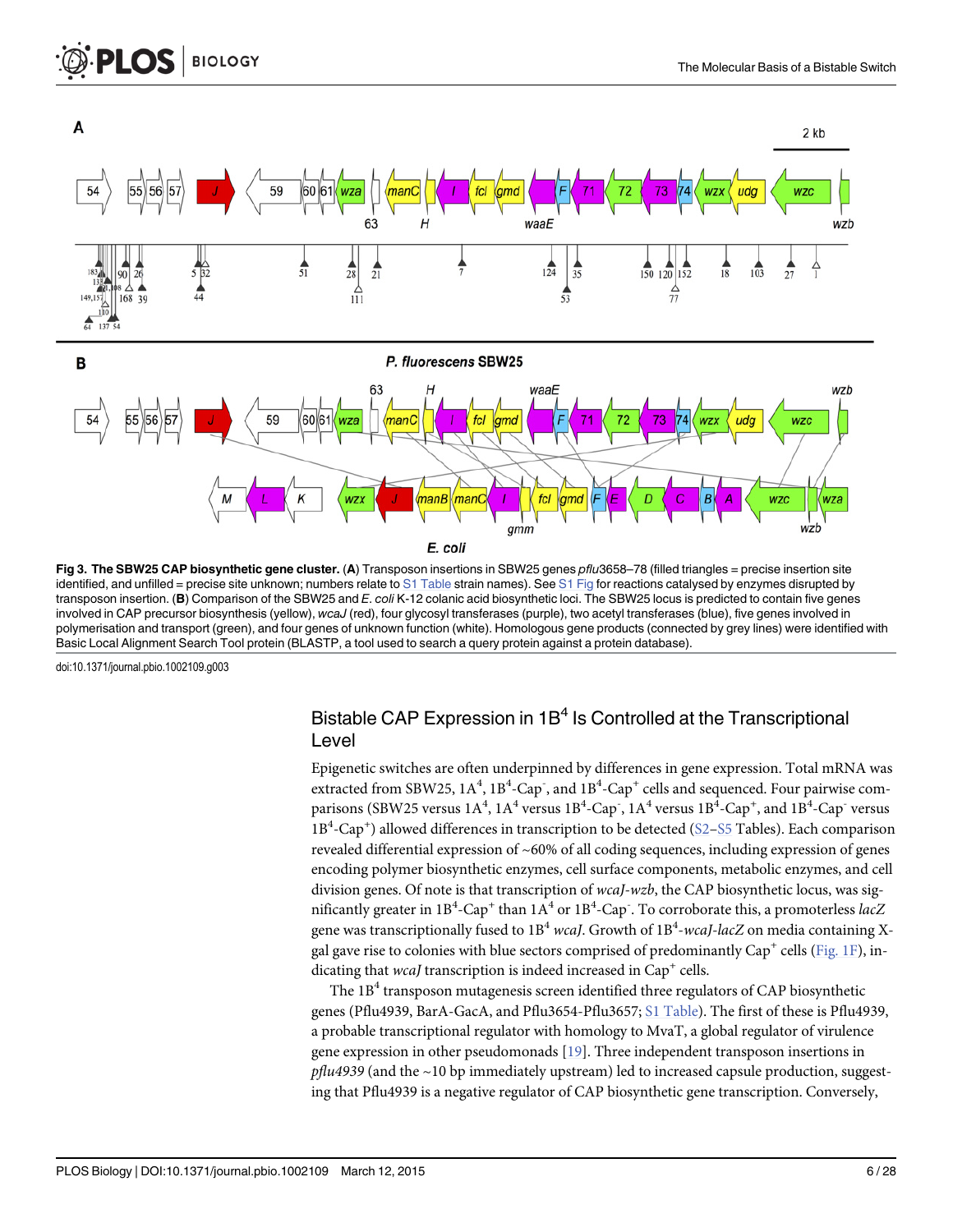<span id="page-6-0"></span>insertions in loci encoding the other two regulatory systems caused elimination or reduction of capsule formation, indicating that these are activators of CAP biosynthetic gene transcription.

The second regulatory pathway, identified by 24 transposon insertions, is the BarA-GacA two-component signal transduction relay system. BarA-GacA is known to regulate a broad range of virulence and stress response systems in various gram-negative bacteria [[20](#page-25-0)]. The third regulatory system is identified by 14 insertions in *pflu3654-pflu3657*, a genomic region di-rectly upstream of the CAP biosynthetic genes (see [Fig. 3](#page-5-0)), most of which has no significant database matches. Notably, when a transcriptional fusion of *gfpmut3* and the genomic region upstream of  $p\beta\mu$ 3655-p $\beta\mu$ 3657 was inserted into the 1B<sup>4</sup> genome, expression of green fluorescent protein (GFP) in Cap<sup>+</sup> cells was observed (see  $S2$  Fig and  $S2$  Text). This demonstrates that this region contains a promoter sequence transcribed in response to the capsule ON signal.

None of the above regulators bears homology to the Rcs phosphorelay that controls colanic acid gene transcription in the Escherichia, Erwinia, Klebsiella, and Rhizobium genera [\[21\]](#page-25-0). Indeed, a search of the SBW25 genome using translated Basic Local Alignment Search Tool nucleotides (TBLASTN, a tool used to search a query protein against a translated nucleotide database) revealed no loci with homology to E. coli rcsA.

#### The Pyrimidine Biosynthetic Pathway Links carB and the CAP Biosynthetic Genes

Thus far, phenotypic observation of  $1B<sup>4</sup>$  colonies, combined with the results of transposon mutagenesis and transcription analyses, indicates colony switching to be the result of bistable CAP expression, which is at least partially effected at the transcriptional level. To understand the epigenetic events by which the  $carB$  mutation influences CAP expression, we next studied the pyrimidine biosynthetic pathway, which provides a molecular link between carB and CAP [\(Fig. 2](#page-4-0)). In brief, CarB is the product of the second gene of the carAB operon, which encodes the two subunits of carbamoyl phosphate synthetase (CPSase, EC 6.3.5.5). The product of CPSase, carbamoyl phosphate (CP), is the precursor for synthesis of arginine and pyrimidines. The pyrimidine biosynthetic pathway concludes with synthesis of UTP, which is further metabolised by PyrG (to produce cytidine triphosphate [CTP] for DNA synthesis) and/or GalU (to produce UDP-glucose, a precursor of CAP biosynthesis).

The importance of the pyrimidine biosynthetic pathway in  $1B<sup>4</sup>$  capsule switching is corroborated by the isolation of a transposon mutant (JG176) carrying an insertion in one of the pathway genes, ndk (encoding nucleoside diphosphate kinase, EC 2.7.4.6). This mutant is intriguing because it generates uniformly opaque colonies—a rare phenotype in the mutagenesis screen. Cre-mediated excision of the transposon left a 189 bp inactivational insertion in ndk, creating JG176ΔCre and eliminating the possibility of polar effects. The mutant showed elevated levels of capsulation compared to  $1B<sup>4</sup>$  [\(Fig. 4A\)](#page-7-0). A similar increase was observed upon deletion of the entire ndk reading frame from  $1\text{B}^4$  ( $1\text{B}^4$ - $\Delta$ ndk; <u>Fig. 4A</u>). Deletion of ndk from wild type also resulted in an increase in capsulation (SBW25- $\Delta ndk$ ; [Fig. 4A](#page-7-0)), demonstrating that a reduction in ndk activity plays a role in capsule bistability; hypercapsulation as a result of ndk inactivation indicates that capsule production is a response to perturbations in the supply of nucleotide precursors. Notably, SBW25- $\Delta$ ndk has a lower capsulation level than 1B<sup>4</sup>- $\Delta$ ndk  $(p < 0.01)$ , highlighting that multiple mutations in the pyrimidine pathway can have additive effects on capsule bistability.

Given that production of nucleoside triphosphates (NTPs) is an essential intracellular process, the viability of the ndk deletion strains indicates that SBW25 possesses at least one alternative enzyme with nucleoside diphosphate kinase (NDK) activity; adenylate kinase [[22](#page-25-0)], pyruvate kinase  $[23]$  $[23]$  $[23]$ , and polyphosphate kinase  $[24]$  $[24]$  have been shown to function as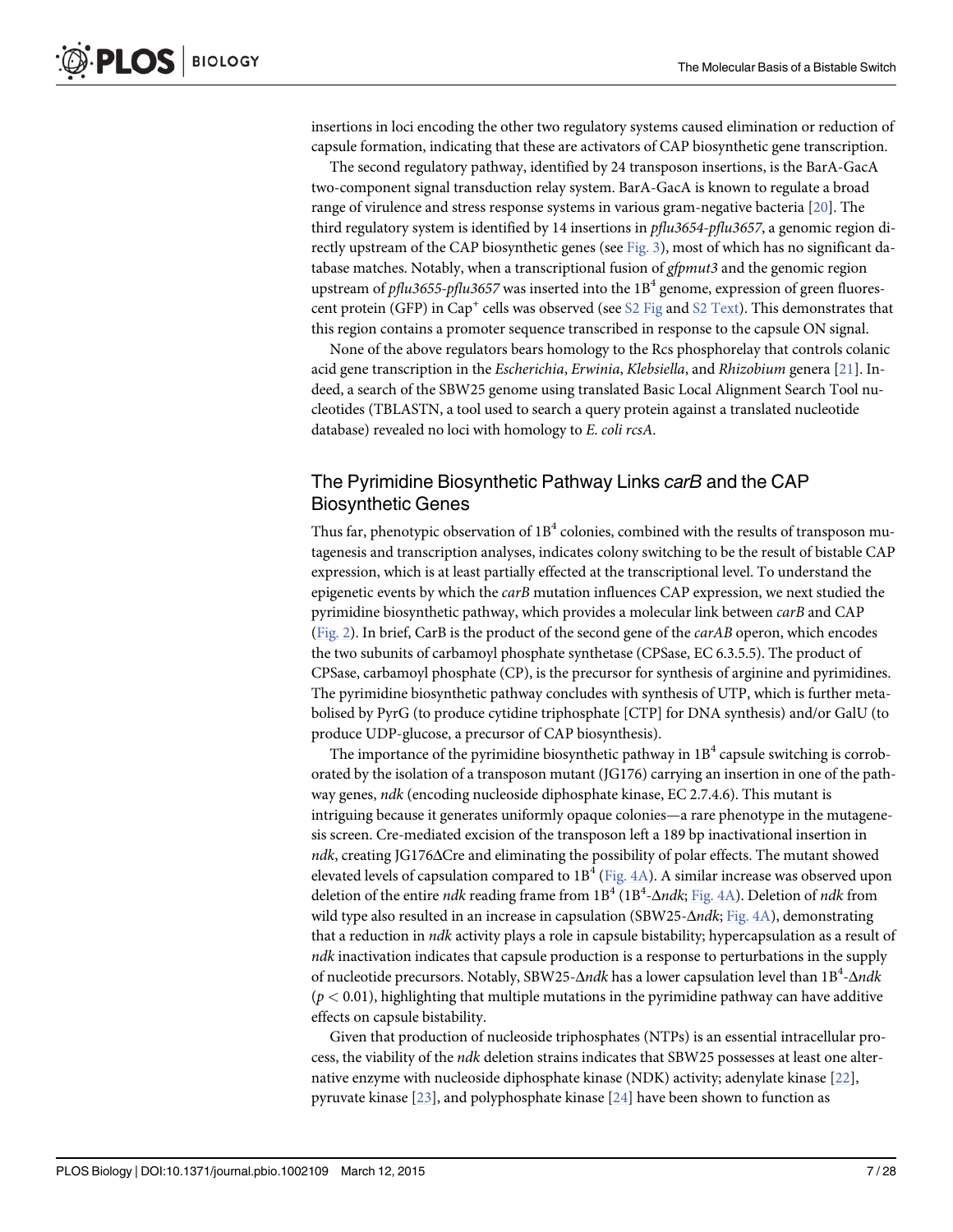<span id="page-7-0"></span>



[Fig 4. D](#page-6-0)eleterious mutations in carB and ndk affect capsulation and intracellular concentrations of pyrimidine intermediates. The ndk gene was deleted from SBW25 and 1B<sup>4</sup> using genetic engineering techniques, giving SBW25-Δ*ndk* and 1B<sup>4</sup>-Δ*ndk*, and the effects on capsule switching and pyrimidine pathway intermediates were determined. Bars are means of five replicates, and error bars show +/- 1 SE. (A) Capsulation levels in evolved and engineered genotypes. Deletion of ndk caused an increase in capsulation in SBW25 (i.e., in the absence of a carB mutation; Wilcoxon rank-sum test  $p < 0.01$ ) and 1B<sup>4</sup> (i.e., in the presence of c2020t carB; Welch two-sample t test;  $p < 0.001$ ). No significant difference in capsulation levels .<br>was found between 1B<sup>4</sup>-Δ*ndk* and the *ndk* transposon mutant, JG176ΔCre (two-sample *t* test, *p*  $>$  0.5). (**B**) Uridine monophosphate (UMP), UDP, and UTP levels were measured in the indicated genotypes (see [S7](#page-23-0) [Table](#page-23-0) and [S8 Table](#page-23-0) for independent measurements and measurement of additional metabolites and genotypes). The c2020t carB mutation significantly reduced concentrations of UDP and UTP (two-sample t tests for 1A<sup>4</sup> versus 1B<sup>4</sup>,  $p <$  0.05). Similarly, deletion of ndk significantly reduced concentrations of UMP, UDP, and UTP (two-sample t tests for SBW25 versus SBW25- $\Delta$ ndk,  $p < 0.05$ ). Coexistence of c2020t carB and the ndk deletion resulted in an increase in UMP, UDP, and UTP (two-sample t tests or Wilcoxon ranksum tests for 1B<sup>4</sup> versus 1B<sup>4</sup>-Δ*ndk* and/or JG176 $\Delta$ Cre,  $\rho$  < 0.05). No significant differences in UMP, UDP, or UTP concentrations were found between 1B<sup>4</sup>-Δndk and the ndk transposon mutant, JG176ΔCre (two-sample t tests or Wilcoxon rank-sum tests,  $p > 0.05$ ).

doi:10.1371/journal.pbio.1002109.g004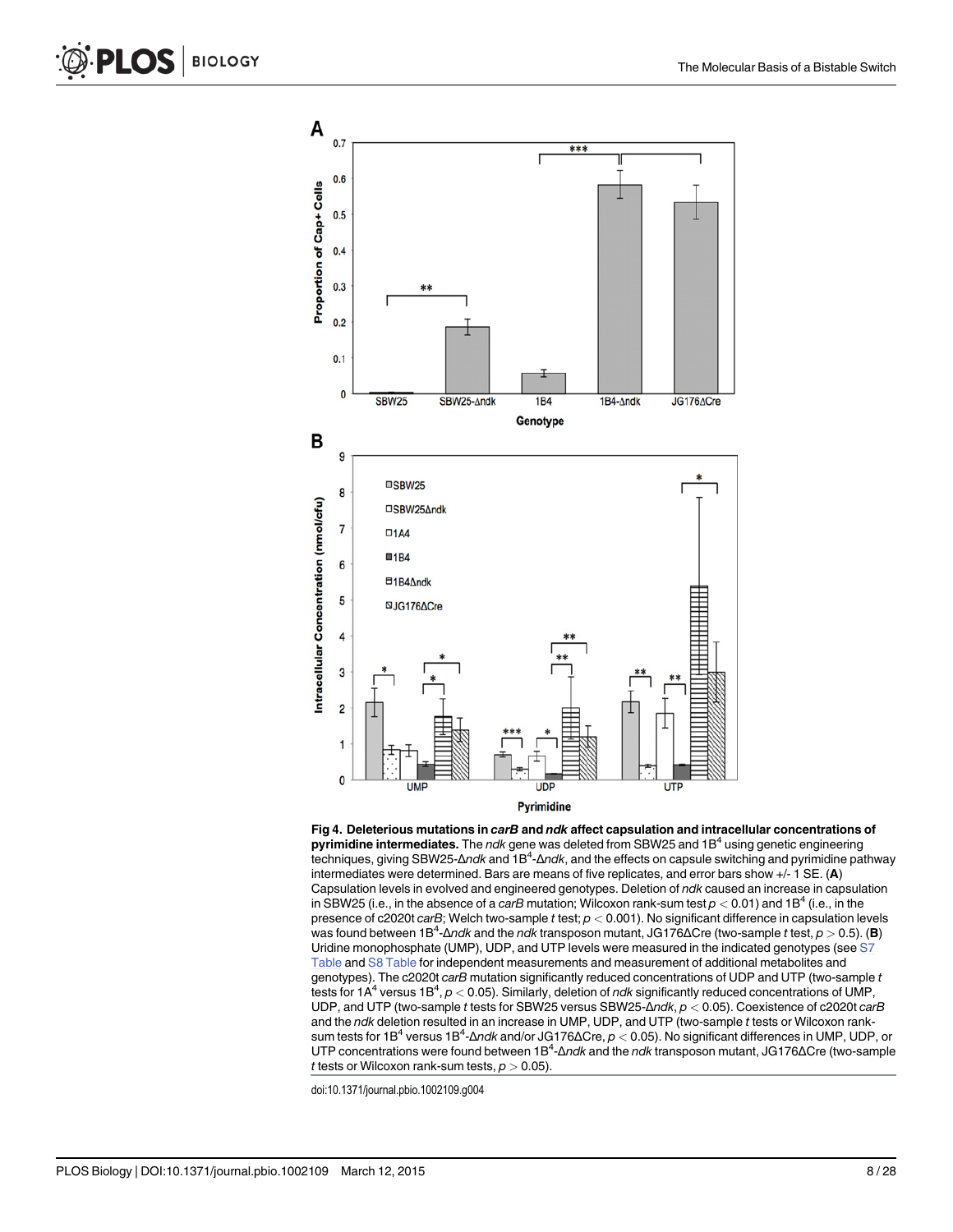<span id="page-8-0"></span>alternative NDKs in other species. While each enzyme showing NDK activity uses UDP, CDP, GDP, and adenosine diphosphate (ADP) as substrates for NTP production, differing affinities of the enzymes for each substrate can carry large consequences for intracellular UTP, CTP, GTP, and adenosine triphosphate (ATP) concentrations [\[23\]](#page-25-0). Changing NDK activity through ndk deletion is therefore expected to have unpredictable consequences for all nucleoside diphosphate (NDP) and NTP pools in SBW25 and  $1B<sup>4</sup>$  cells.

#### The carB Mutation Reduces Concentrations of Pyrimidine Biosynthetic Intermediates

Reduced growth of  $1B^4$  compared to that of the immediate precursor genotype  $(1A^4)$  indicates that the carB mutation causes a reduction in CPSase function ([S3 Fig\)](#page-20-0). In line with this, direct measures of pyrimidine intermediates in  $1A<sup>4</sup>$  and  $1B<sup>4</sup>$  demonstrated statistically significant reductions in intracellular concentrations of UDP and UTP as a consequence of the c2020t carB mutation [\(Fig. 4B,](#page-7-0) [S7 Table](#page-23-0)). Similar measurements in SBW25 and SBW25-Δndk revealed that deletion of ndk leads to significant reductions in UMP, UDP, and UTP ([Fig. 4B](#page-7-0), [S7 Table\)](#page-23-0). Thus, we conclude that function-reducing mutations in pyrimidine biosynthetic genes lead to reductions in pyrimidine pathway intermediates ([Fig. 4B](#page-7-0)), which in turn lead to increases in capsulation [\(Fig. 4A\)](#page-7-0). (For concentrations of other intracellular metabolic intermediates in a range of genotypes, see [S8 Table.](#page-23-0))

Given the above results, it is likely that the greater the loss in pathway functionality, the greater the reduction in pyrimidine pathway intermediates. However, genotypes containing a mutation in both *carB* and *ndk* (1B<sup>4</sup>- $\Delta$ *ndk* and JG176 $\Delta$ Cre) showed an increase in UMP, UDP, and UTP compared to  $1B^4$  ([Fig. 4B](#page-7-0)), despite relative capsulation increases ([Fig. 4A](#page-7-0)). This result was confirmed by a second, independent set of measurements performed using an alternative protocol (see [S8 Table](#page-23-0)). The observations in these double-mutant genotypes are likely indicative of the complexity of regulatory systems underpinning central metabolism (see also [Results](#page-2-0) section above) [\[25](#page-25-0)].

#### Addition of Exogenous Uracil Affects the Proportion of Capsulated Cells

Results to this point have demonstrated that the carB mutation causes (i) a reduction in concentrations of pyrimidine intermediates and (ii) capsule switching. Next, we investigated whether reduction of one or more pyrimidine intermediates causes (rather than merely correlates with) capsule switching. If the relationship were causal, then switching should be reduced or eliminated by restoration of the concentration of relevant pyrimidine intermediates to ancestral levels. Thus, the effect of adding increasing amounts of exogenous uracil—which is taken up by cells and enters the pyrimidine biosynthetic pathway as UMP (see [Fig. 2](#page-4-0))—on capsule switching was investigated. Uracil addition gradually decreased capsule switching, and a concentration of 2 mM uracil significantly reduced the proportion of capsulated cells (twosample t test,  $p < 0.001$ ; [Fig. 5A\)](#page-9-0). By way of control, the effect of adding increasing amounts of exogenous arginine, the biosynthesis of which also depends on *carB*, was investigated and found to have no effect on the proportion of capsulated cells [\(Fig. 5A\)](#page-9-0). Additionally, quantification of the effect of adding guanine hydrochloride on capsulation revealed no direct role for purines—intracellular levels of which are tightly coordinated with pyrimidines [\[14\]](#page-25-0)—in capsule switching ([S3 Text\)](#page-24-0).

Together, the above findings not only demonstrate a causal relationship between reduction of pyrimidine biosynthetic intermediates and capsule switching, but they also show that the switching phenotype can be eliminated through provision of an intermediate (UMP) several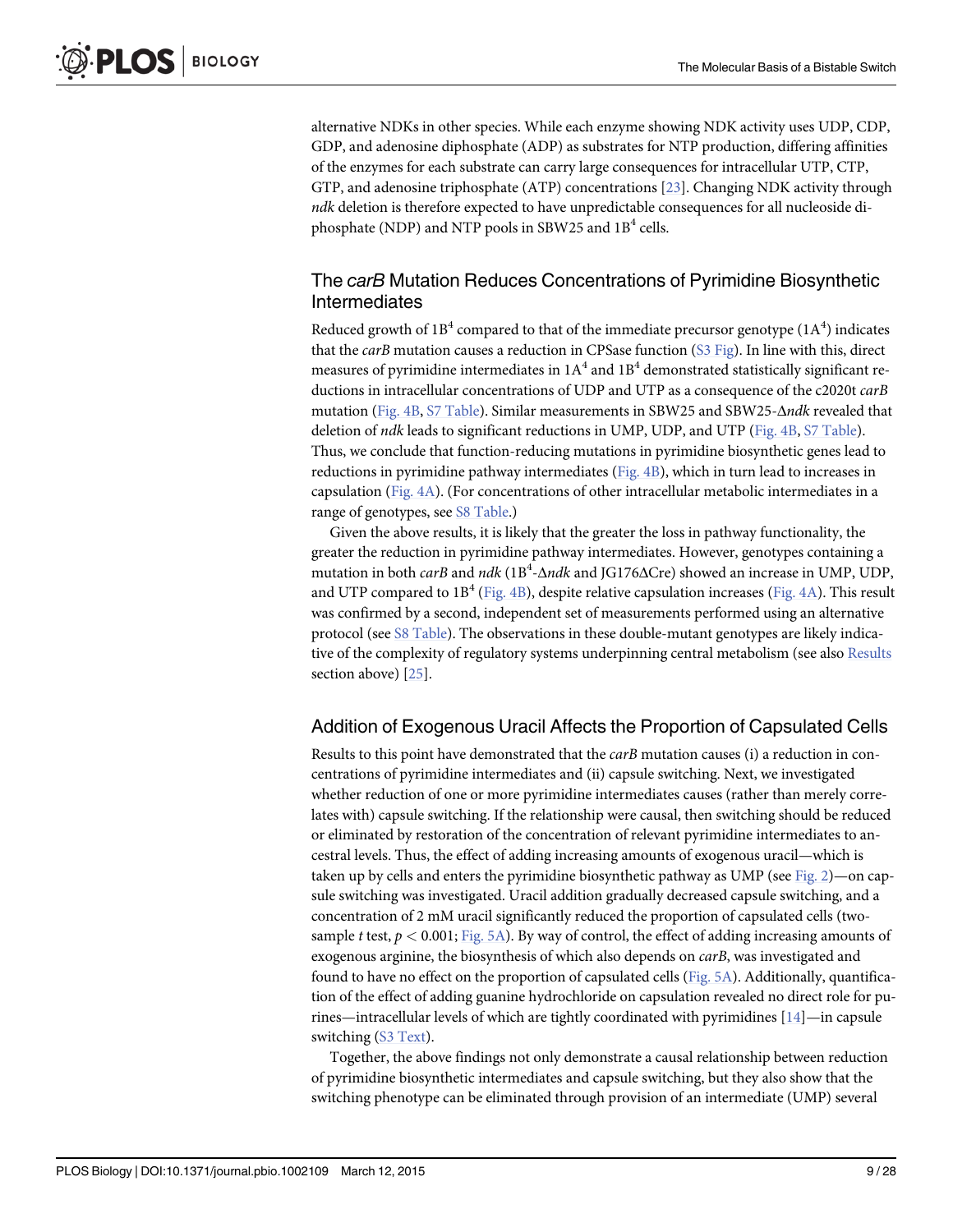

[Fig 5. C](#page-8-0)hanges in pyrimidine biosynthetic pathway flux alter proportion of Cap<sup>+</sup> cells. (A) Addition of 2 mM uracil to  $1B^4$  growth medium causes a reduction in the proportion of Cap<sup>+</sup> cells (two-sample t test,  $p < 0.001$ ); addition of 2 mM arginine has no effect (two-sample t test,  $p > 0.1$ ). The addition of both uracil and arginine reduces capsulation levels below those seen with uracil alone, possibly as a result of complex regulatory interactions. Each point is the mean of five replicates, and error bars show +/- 1 SE. Asterisks indicate a significant difference between each genotype in the presence and absence of uracil. (B) Seven independently isolated switcher genotypes (see [Table 1](#page-10-0)) show varying proportions of Cap<sup>+</sup> cells. Addition of 2 mM uracil significantly reduces Cap<sup>+</sup> levels in carB switchers (two-sample t tests,  $p < 0.05$ ) but has no effect on Cap<sup>+</sup> in the pyrH switcher (Re1  $4, p > 0.1$ ) or  $1A<sup>4</sup>$  ( $p > 0.1$ ). Bars are means of five replicates, and error bars show  $+/-1$  SE. (C-D) The proportion of Cap<sup>+</sup> cells when overexpressing carB, pyrH, ndk, galU, or pyrG in 1B<sup>4</sup> (C) and SBW25 (D). "pSX" bars are means of 18 replicates (six replicates from each of three biological replicates), while others are means of nine or six replicates (three replicates from each of two or three biological replicates). Significance tests are for differences between the relevant genotype and empty pSX. (E) Light microscope image of 1B<sup>4</sup> + pSX (left) and 1B<sup>4</sup> + pSX-galU (right). Overexpression of galU results in cell chains. Bar ~5 μm. The saturation of the images was altered. (F) Fluorescence microscope image of 1B<sup>4</sup> (left) and JG49 (right) cells stained with Fluorescent Brightener 28 (cellulose binding dye). Inactivation of galU gives short cells. Bar ~5 μm. The exposure of the second image was altered.

doi:10.1371/journal.pbio.1002109.g005

<span id="page-9-0"></span>PLOS | BIOLOGY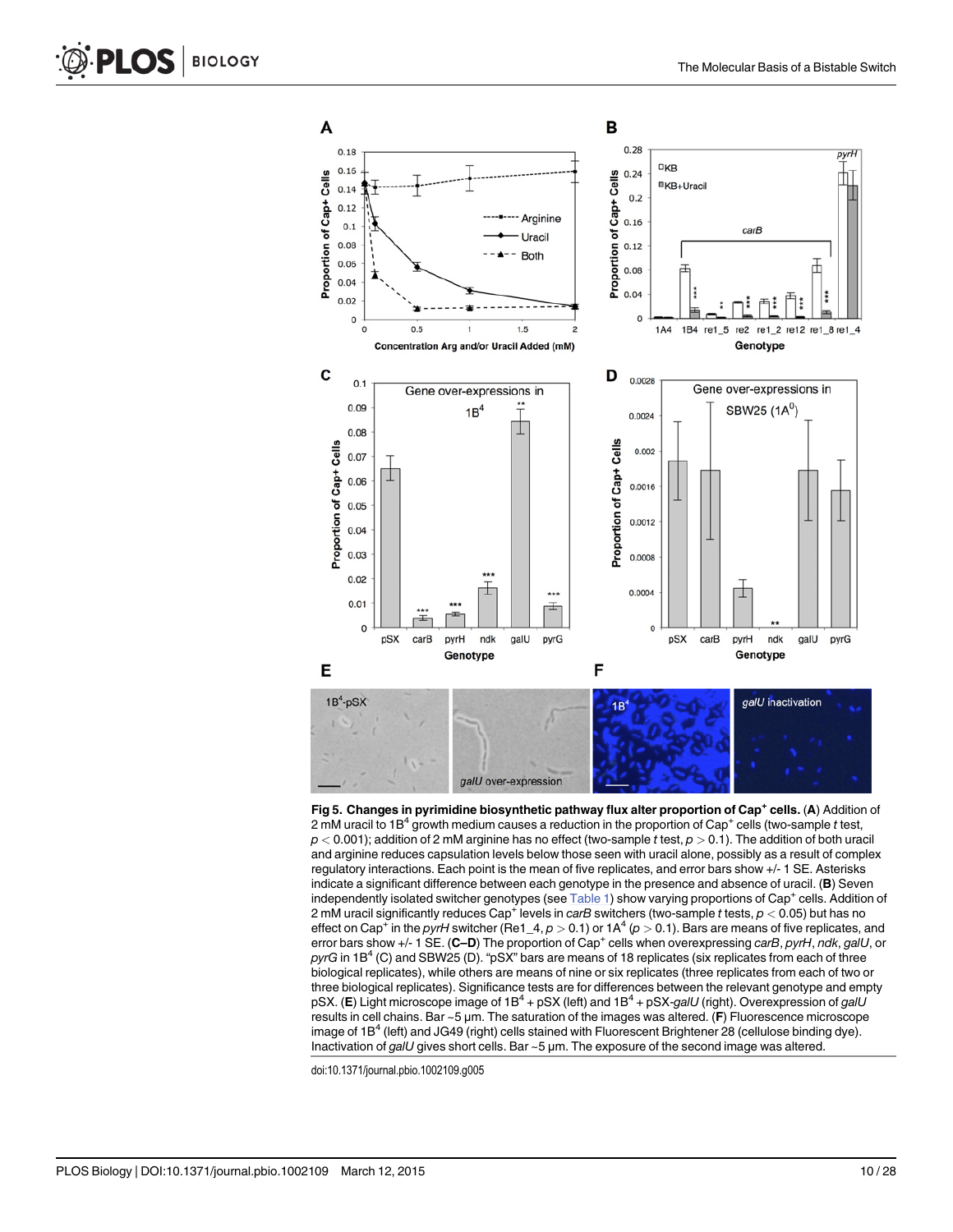<span id="page-10-0"></span>enzymatic steps downstream of  $carB$ . This indicates that capsule switching is dependent on reduced availability of UMP and/or downstream products.

#### A Mutation in pyrH Causes Capsule Switching

Work to this point has shown that the likelihood of cells becoming capsulated is negatively related to the supply of pyrimidine pathway intermediates, particularly downstream of UMP. In principle, supply-reducing mutations elsewhere in the pyrimidine pathway should effect a similar reduction in pyrimidine concentrations, leading to switching. In order to investigate whether mutations in genes other than  $carB$  can give rise to capsule switching, an evolution experiment was performed in which we sought to evolve new switching genotypes from  $1\text{A}^4$ . Each of these genotypes was expected to contain the first eight mutations of the evolutionary series ([Fig. 1A](#page-3-0)) plus an independently evolved switch-causing mutation. A set of 36 independent replicate populations of 1A $^4$  (the nonswitching predecessor of 1B $^4$ ) was subjected to one round of selection under the regime that delivered  $1B^4$ . At the conclusion of this "re-evolution" experiment, cells from each population were plated on agar and screened for the presence of rapidly sectoring colonies.

From 36 replicates, six populations produced switchers. A capsule counting assay showed that each switcher genotype produced populations of cells with distinctly different ratios of Cap<sup>+</sup> to Cap<sup>-</sup> cells ([Fig. 5B\)](#page-9-0), suggesting that the underlying mutations had quantitatively different effects on concentrations of pyrimidine intermediates and the likelihood of switching. Indeed, analysis of intracellular metabolite levels in two of the re-evolved switchers, Re1\_4 and Re1\_5, revealed that the switch-causing mutations in these genotypes cause a multitude of metabolic effects ([S8 Table](#page-23-0)), including alteration of the concentration of pyrimidine intermediates.

In order to see whether the switch-causing mutations lay upstream or downstream of the entry point of uracil, the effect of uracil supplementation on the frequency of switching was examined. Five of the six re-evolved switchers showed a response to uracil that was typical of 1B $^4\!;$ however, the sixth (Re1 $_4$ ) was unresponsive ([Fig. 5B](#page-9-0)). On sequencing the *carB* gene, each of the five uracil-responsive switchers was found to contain a *carB* mutation (Table 1). Re1\_4 did not contain a *carB* mutation. Genome resequencing of Re1\_4 revealed the final mutation as a single, nonsynonymous change in pyrH (R123C). PyrH encodes uridylate kinase (EC 2.7.4.22), the enzyme responsible for the phosphorylation of UMP to UDP. As the UDP/UMP ratio of Re1\_4 was decreased 28-fold relative to that of  $1A<sup>4</sup>$  (see [S8 Table\)](#page-23-0), this mutation was deleterious to PyrH function. Given that pyrH is six genes along the pyrimidine pathway from carB, this finding reduced the number of genes and regulatory connections under consideration: from this point on, attention focused on  $pyrH$  and downstream genes.

| Genotype        | pflu | <b>Gene Name</b> | Nucleotide Change <sup>1</sup> | <b>Amino Acid Change</b> |
|-----------------|------|------------------|--------------------------------|--------------------------|
| 1B <sup>4</sup> | 5265 | carB             | c2020t                         | <b>R674C</b>             |
| $Re1_5$         | 5265 | carB             | c836t                          | T2911                    |
| Re2             | 5265 | carB             | a2477g                         | <b>N826S</b>             |
| $Re1_2$         | 5265 | carB             | c431t                          | P144L                    |
| <b>Re12</b>     | 5265 | carB             | g695a                          | C232Y                    |
| $Re1_8$         | 5265 | carB             | c2020t                         | <b>R674C</b>             |
| $Re1_4$         | 1272 | pyrH             | c331t                          | R123C                    |
|                 |      |                  |                                |                          |

[Table 1.](#page-9-0) Mutations causing capsule switching.

<sup>1</sup>The switch-causing mutations in  $1B<sup>4</sup>$  and Re1\_8 are identical.

doi:10.1371/journal.pbio.1002109.t001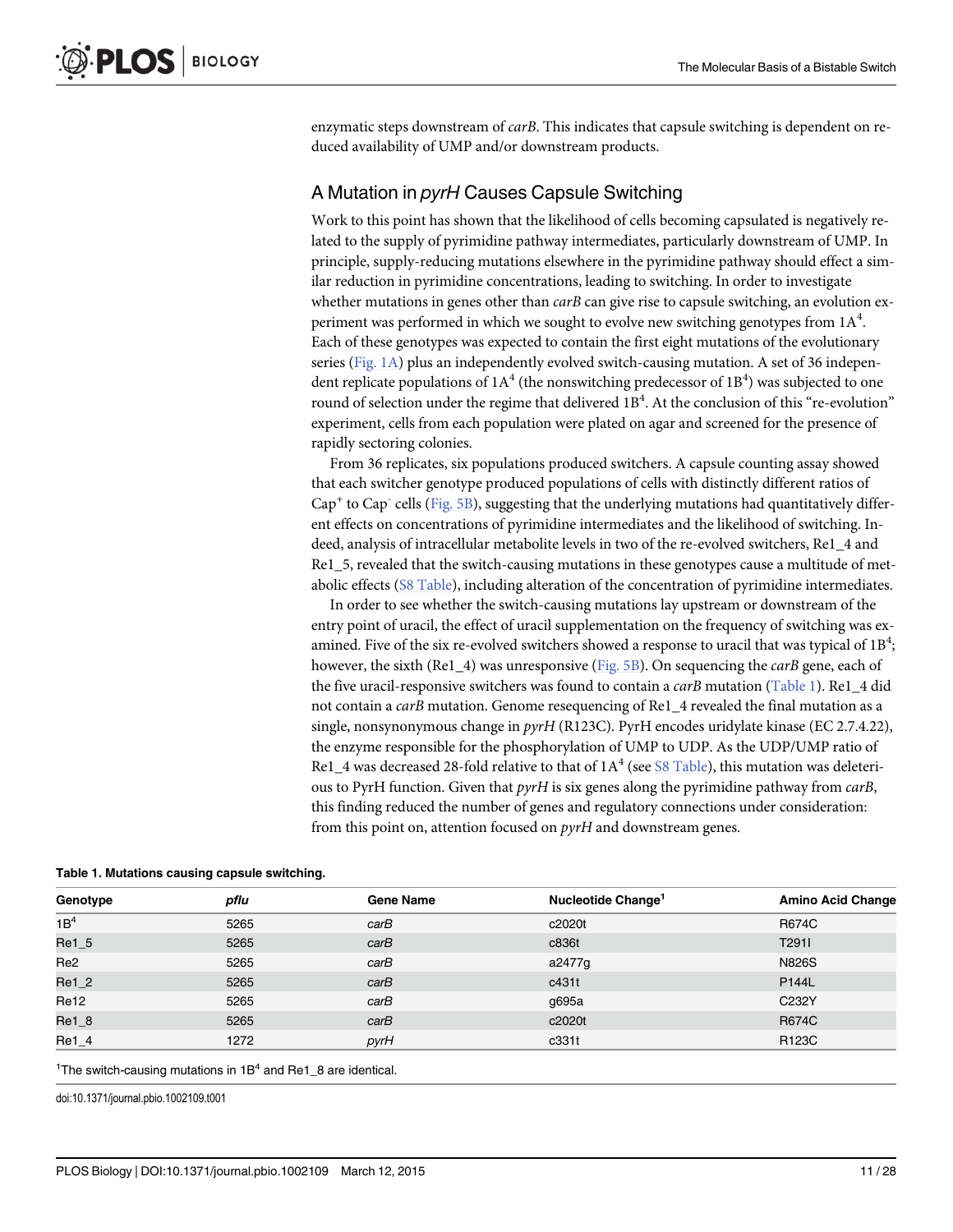#### <span id="page-11-0"></span>Overexpression of Pyrimidine Biosynthetic Genes Affects Capsule Switching

To define a set of genes necessary for switching, the expression of each gene downstream of pyrH was manipulated. We reasoned that manipulations of any candidate gene that led to a change in the behaviour of the switch indicated the involvement of that component in the circuit. Thus, *carB, pyrH, ndk, galU,* and *pyrG were overexpressed in turn in* 1B<sup>4</sup>, and the ratio of Cap<sup>+</sup> to Cap<sup>-</sup> cells determined for each ([Fig. 5C\)](#page-9-0). Although no longer a central focus, *carB* was included in the overexpression set by way of positive control; given that  $1B<sup>4</sup>$  switching results from a loss of carB function, successful overexpression of wild-type carB is expected to reduce capsulation.

Identifying the point in the pyrimidine pathway at which the switch decision occurs is central to understanding the switch mechanism. Logic suggests this is likely to be the UTP bifurca-tion point (see [Fig. 2\)](#page-4-0), and the results shown in [Fig. 5C](#page-9-0) are consistent with this prediction. First, overexpression of *carB*, *pyrH*, and *ndk* (the three enzymes immediately prior to the bifurcation) significantly lowered  $1B<sup>4</sup>$  capsulation levels, indicating that sufficiency prior to the UTP bifurcation directs pathway resources away from capsulation. Second, overexpression of PyrG and GalU (two enzymes immediately beyond the UTP decision point) had opposing effects on  $1B<sup>4</sup>$  capsulation: *pyrG* overexpression lowered capsulation, while *galU* overexpression increased capsulation. The ability to both decrease and increase capsulation through manipulation of these genes demonstrates that these components encompass key elements of the switch.

In addition to increasing  $1B^4$  capsulation levels, *galU* overexpression led to cell chains. Each chain, composed of 2-10 cells, was exclusively Cap<sup>+</sup> or Cap<sup>-</sup> [\(Fig. 5E\)](#page-9-0). This is in contrast to the phenotype of the Cap<sup>-</sup> galU transposon mutant (JG114ΔCre, <u>S1 Table</u>), which is low in UDPglucose ([S8 Table\)](#page-23-0) and produces short cells ([Fig. 5F](#page-9-0)). The fact that an increase in GalU inhibits cell division (producing cell chains) and a reduction in GalU stimulates cell division (producing short cells) indicates that GalU, or downstream pathway components, play a role in regulation of cell division. Indeed, such a finding has recently been reported in E. coli [\[26\]](#page-25-0) and Bacillus subtilis [\[27\]](#page-25-0), in which UDP-glucose appears to function as a "metabolic sensor" that couples nutrient availability to cell division. Introduction of the carB mutation from SBW25 to E. coli B REL606 did not generate any obvious cellular- or colony-level phenotypic switching [\(S4 Fig\)](#page-21-0).

#### Capsule Expression Is Costly, and Switching Depends on Population Size

In order to directly observe capsule switching events, a genotype carrying a transcriptional fusion of gfpmut3 and the region directly upstream of pflu3655-a probable regulator of CAP ex-pression (see [Fig. 3](#page-5-0) and [S1 Table](#page-22-0))—was constructed in  $1B<sup>4</sup>$  (see [S2 Text\)](#page-24-0). Microscopic analysis of the resulting genotype,  $1B^4$ -CAP-GFP, revealed a 100% correlation between GFP and cap-sule expression; Cap<sup>+</sup> 1B<sup>4</sup>-CAP-GFP cells fluoresce, while Cap<sup>-</sup> cells do not ([S2 Fig\)](#page-20-0).

The growth of single  $1B^4$ -CAP-GFP cells into microcolonies was observed microscopically. First, the development of microcolonies founded by noncapsulated cells was examined [\(S2A](#page-20-0) [Fig](#page-20-0)). The switch from Cap<sup>-</sup> to Cap<sup>+</sup> was found to be dependent on population size; Cap<sup>-</sup> to  $Cap<sup>+</sup>$  switch events were only observed once a population size of 1870  $\pm$  660 cells was exceeded  $(n = 58$  microcolonies). In accordance with this, the distribution of the population size at which the first switch event is observed is Gaussian [\(S2B Fig\)](#page-20-0). This is in contrast to a Poisson distribution, which would have supported a random process independent of population size. However, once a minimum threshold population size is reached, Cap $^{\scriptscriptstyle +}$  cells switch to Cap $^{\scriptscriptstyle +}$  at random, and, thereafter, the expression of CAP genes is heritable [\(S1 Video\)](#page-24-0). In contrast to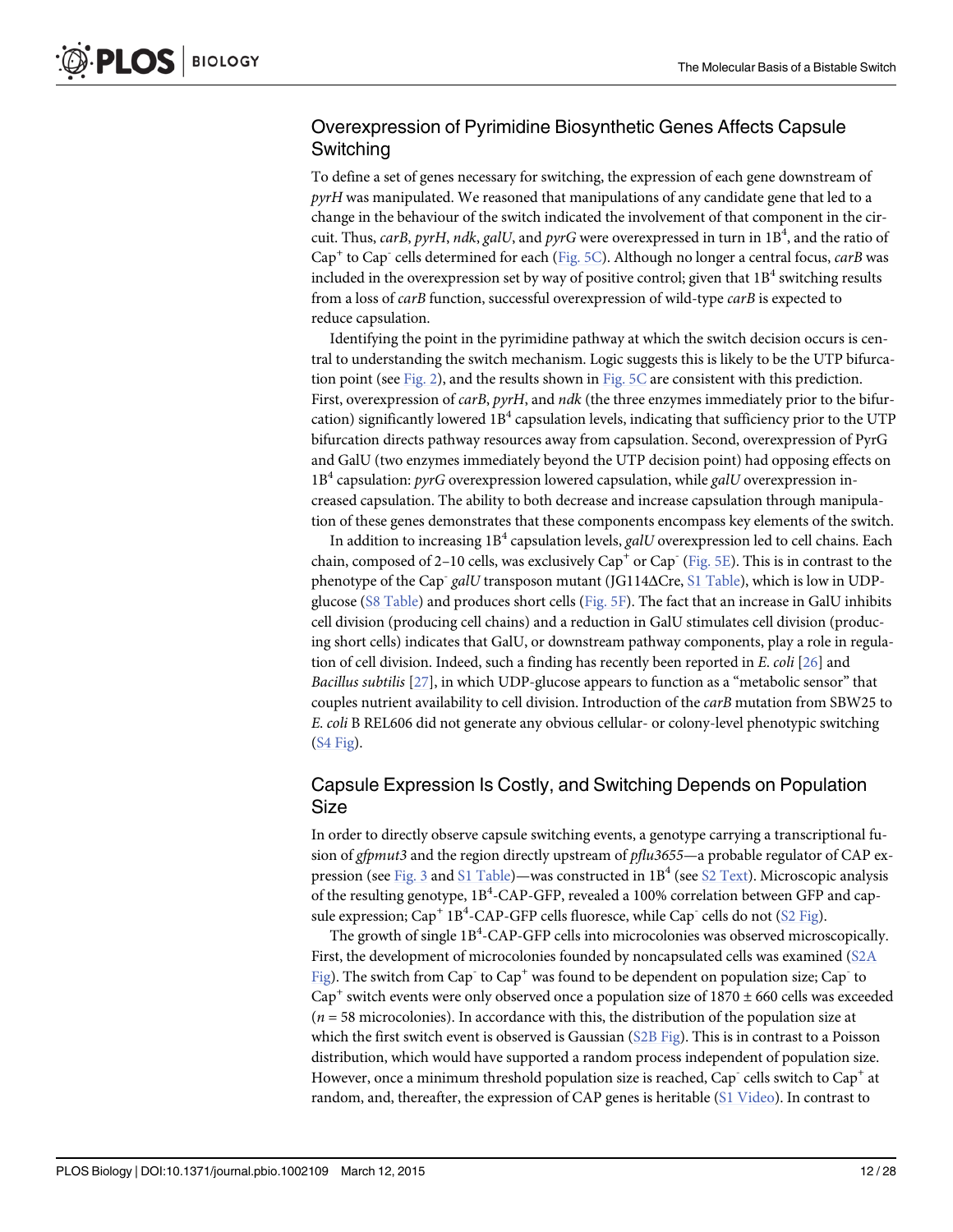<span id="page-12-0"></span>Cap<sup>-</sup> founder cells, Cap<sup>+</sup> founder cells were observed to systematically switch to the Cap<sup>-</sup> form within a very short time frame ([S2 Video](#page-24-0)).

To investigate the cost of capsule production, we measured the growth rate of Cap<sup>-</sup> and  $Cap<sup>+</sup>$  cells using image analysis. Using a conservative estimate,  $Cap<sup>+</sup>$  cells were found to grow more slowly (growth rate of 0.0113 min<sup>-1</sup> and SE = 2.5 x 10<sup>-4</sup> min<sup>-1</sup>, or one division every ~61.3 min;  $n = 39$ ) than Cap<sup>-</sup> cells (growth rate of 0.0116 min<sup>-1</sup> and SE = 6.10 x 10<sup>-5</sup> min<sup>-1</sup>, or one division every ~59.8 min;  $n = 17$ ). This demonstrates a cost for capsule synthesis of ~3%.

#### An Epigenetic Model for Capsule Switching: The Growth-Capsulation Model

While genetic and biochemical data define a minimal set of components involved in capsule switching, specific molecular details remain unknown. Nonetheless, we present a simple mathematical model in order to show that the bifurcation of the UTP pool into CTP and UDPglucose synthesis can, with a minimal set of plausible assumptions regarding regulation (outlined in [S5 Fig](#page-21-0)), give rise to capsule switching. For simplicity, the model assumes a molecule hereafter referred to as UXP—whose level is proportional to UTP as the central signal molecule for capsule biosynthesis. In reality, the signal could be any one, or a combination, of many possibilities (e.g., pyrimidine pathway intermediates, biosynthetic enzymes, and transcription factors).

Shown in [Fig. 6A](#page-13-0), the growth-capsulation model postulates that capsule bistability arises as a result of differential utilization of the UTP pool at the bifurcation point (see [Fig. 2\)](#page-4-0): Cap<sup>-</sup> prevails when UTP is preferentially channelled by PyrG into DNA metabolism (and ultimately cell division), while Cap<sup>+</sup> results from utilization of UTP by GalU for capsule biosynthesis. The likelihood of a cell entering the Cap<sup>+</sup> state increases as intracellular UXP levels decline. This we model as a positive regulator of CAP biosynthesis whose activity is inversely proportional to the availability of UXP. For example, the regulator may have high affinity for UXP, which ensures that at high UXP concentrations the regulator is inactive. However, as UXP concentrations decline, the regulator becomes free, resulting in high-level expression of CAP biosynthetic genes. As previously noted, the  $1B<sup>4</sup>$  transposon mutagenesis screen identified two genetic loci encoding transcriptional regulators required for maximal CAP biosynthetic gene transcription: pflu3655-pflu3657 and barA/gacA [\(S1 Table\)](#page-22-0). It is plausible that the activity of one of these regulators is sensitive to changes in concentrations of pyrimidine intermediates.

Experimental observations show that the Cap<sup>+</sup> state is heritable ( $S1$  Video, [\[12\]](#page-25-0)). This "phenotypic memory" depends on maintenance of low UXP levels, which we model as a positive feedback loop whereby the synthesis of CAP draws UTP into the capsule production. Although UDP from UDP-glucose is recycled back through UMP, commitment to CAP synthesis ensures a reduction of the UXP pool. Duration of the Cap<sup>+</sup> state depends on molecular noise inherent in the mechanism of regulation (e.g., uneven splitting of intracellular molecules upon cell division, strength of positive regulator-promoter binding, and rate of CAP degradation). To model this, interactions among components were simulated using a stochastic simulation algorithm [[28](#page-25-0)]. For a switch to Cap<sup>-</sup>, UTP utilization must shift from CAP biosynthesis in favour of nucleotide metabolism. The likelihood of this occurring increases with increasing UXP levels. We model this as a time-delayed, autoregulatory feedback loop that restricts the activity period of capsule synthesis. For example, CAP may inhibit its own biosynthesis.

In order to demonstrate that the components of the model are capable of generating switching, we used the chemical equations in [S5 Fig](#page-21-0) to simulate changing concentrations of CAP in a single cell over a 48-h period. Further, to investigate the effect of UXP levels on capsulation state, the simulation was performed with differing UXP production rates. [Fig. 6B](#page-13-0) shows that at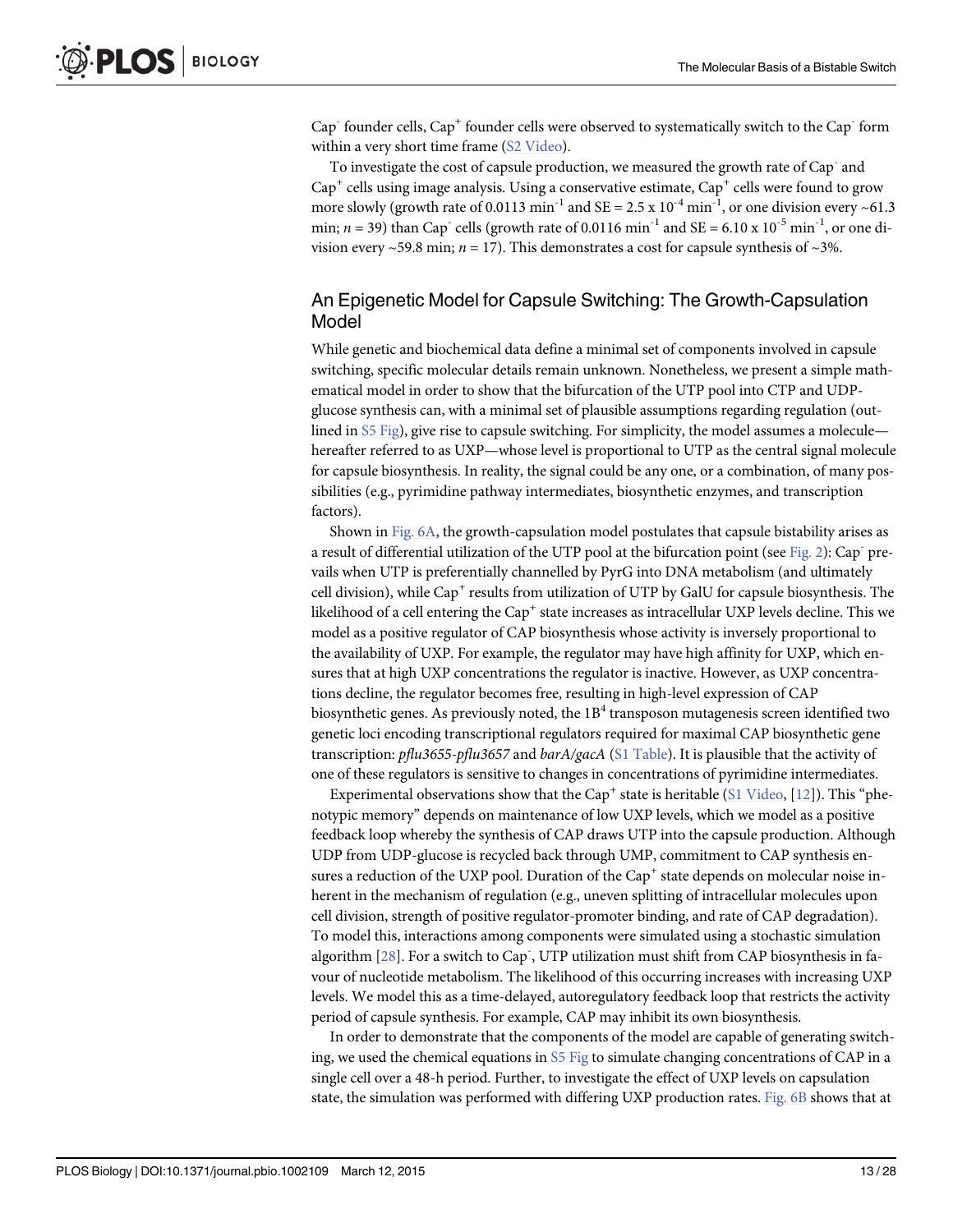<span id="page-13-0"></span>



[Fig 6. T](#page-12-0)he growth-capsulation model for stochastic capsule switching. (A) A schematic model for capsule switching. Central to the switch is the bifurcation of the UTP pool into nucleotide metabolism (via PyrG) and CAP synthesis (via GalU). When UXP (a signal molecule proportional to UTP) levels are high, cells commit resources to nucleotide metabolism, and expression of the GalU branch is basal. As UXP levels fall, the likelihood that CAP synthesis is activated increases because of the accumulation of a positive regulator sensitive to UXP levels. Once a cell commits to CAP synthesis, nucleotide metabolism slows, and continued CAP synthesis positively feeds back to maintain low UXP levels. To enable a return to Cap- , we model negative feedback via a repressor activated concomitantly with CAP synthesis. The length of time cells remain Cap<sup>+</sup> depends on many factors that are each subject to molecular noise. This introduces stochasticity to the system; we model this using the Gillespie algorithm (see [Results](#page-2-0) text for more detail). (B) A simulation of the model showing that low UXP production can induce switching through changes in CAP expression. Low UXP promotes CAP expression through increased availability of a presumed transcriptional activator of CAP biosynthetic genes. Cap<sup>+</sup> persists until the CAP repressor, induced by CAP, is synthesized and outcompetes the activator. Bound repressor causes CAP mRNA levels to fall because of halted synthesis and degradation. Cap<sup>-</sup> persists until repressor concentration decreases and the DNA binding site is free. UXP is low, and the cycle repeats. See also [S5 Fig](#page-21-0), [S1 Code](#page-19-0), and [S2 Code.](#page-20-0) (C) Same as B but with elevated UXP production. The positive regulator-repressor system is not utilized; thus, CAP expression remains basal.

doi:10.1371/journal.pbio.1002109.g006

low UXP production rates, a cell typically has two widely separated levels of CAP expression over 48 h, representing the Cap<sup>+</sup> (higher) and Cap<sup>-</sup> (lower) states. Notably, both the high and low CAP levels are maintained—in a probabilistic manner—over several cell divisions (i.e., are heritable). This phenotypic dichotomy is typically eliminated at higher UXP production rates; Fig. 6C shows CAP expression maintained at a relatively constant basal level. Further examples of simulated CAP expression at high, low, and intermediate UXP levels are provided in [S6 Fig](#page-21-0).

This simple model demonstrates stochastic capsule switching in which both states persist for a duration that is long enough to allow epigenetic heritability (sufficient to generate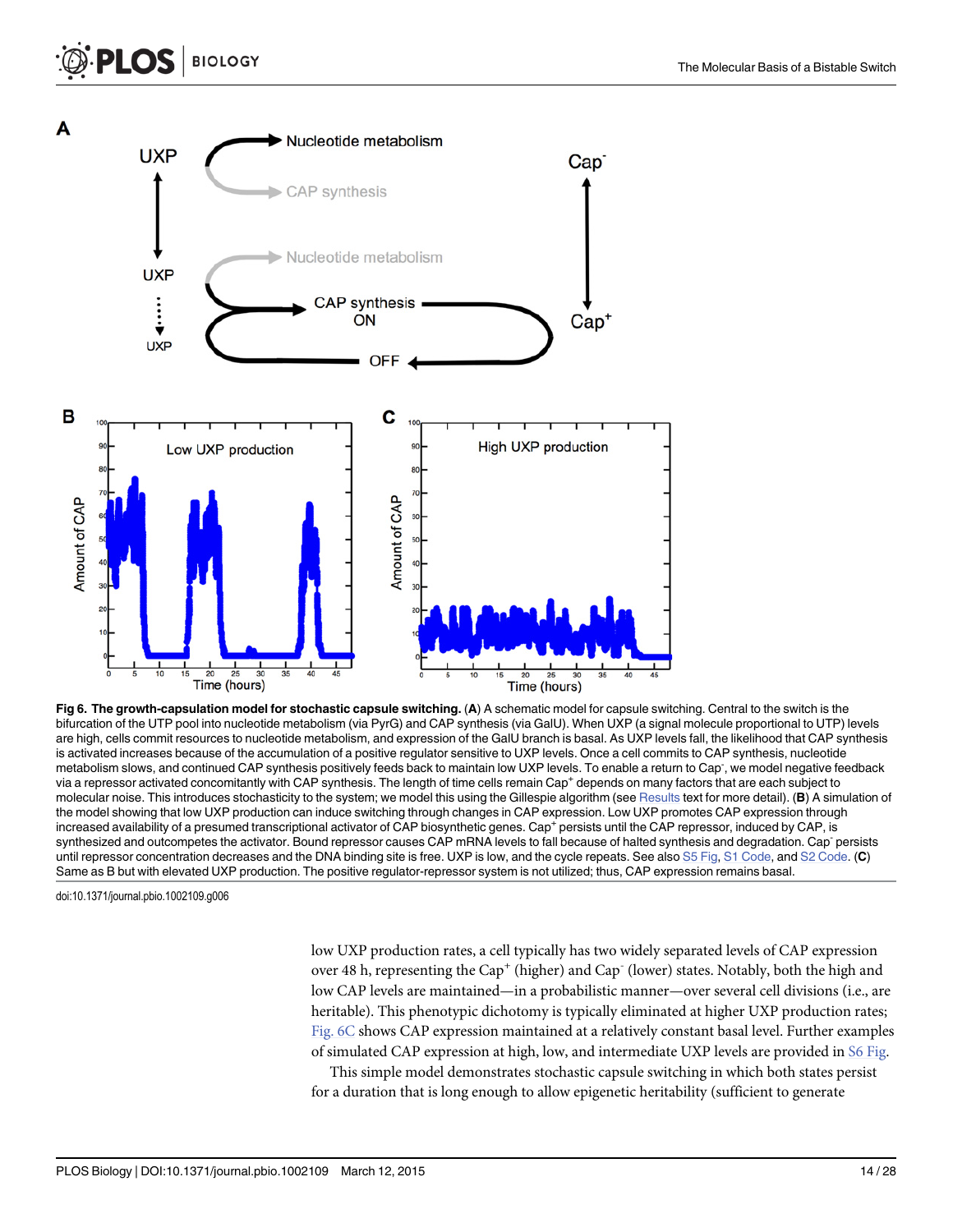<span id="page-14-0"></span>colonies that are visibly Cap<sup>+</sup> or Cap<sup>-</sup>) but short enough to enable each state to give rise to the other. Furthermore, UXP concentration in the system determines the probability of switching. While the model relies on stochasticity in biochemical reactions, it is expected that other biological factors—such as cell division, which appears to be linked to GalU (and thus CAP) levels—will also contribute to heterogeneous populations [\[29](#page-25-0)].

In addition to simulating stochastic switching, the model also encompasses a circuitry (of reactions, reaction rates, and number of molecules) that allows the level of stochasticity to be tuned. To demonstrate this, the 23 reaction rates (determined by the equations in [S5 Fig](#page-21-0)) were altered and the resulting time spent in Cap $\bar{\ }$  and Cap $^+$  states determined. The value of each reaction rate, one at a time, was decreased by a factor of ten, and the simulation run ten times. This process was then repeated but with a 10-fold increase in each rate. The fraction of time for which the network exhibited the Cap<sup>-</sup> phenotype was determined under all 47 sets of condi-tions. The results (shown in <u>[S9 Table](#page-24-0)</u> and <u>S7 Fi</u>g.) reveal phenotypes that are Cap<sup>-</sup> between 11.6% and 90.4% of the time, indicating tuning over a wide range of reaction rates. Thus, while certain specific molecular details of the switch remain to be determined, the growth-capsulation model is consistent with experimental observations to date.

#### A Test of the Model: Capsule Switching in SBW25 (1A $^{\rm 0)}$

The above model postulates that all machinery necessary for switching is present in the ancestral SBW25 genome but that distance from the Cap<sup>+ "t</sup>hreshold"—due to sufficiency of UXP under normal laboratory culture—means that colonies appear uniformly translucent. Upon discovery of a mutation that reduces flux through the pyrimidine pathway, the model predicts that the population comes closer to the  $Cap<sup>+</sup>$  "threshold" and thus the possibility that extrinsic noise places more of the population above the threshold. Accordingly, there is reason to expect the occasional occurrence of Cap<sup>+</sup> cells in colonies of the ancestral type that are otherwise visibly translucent. Indeed, a capsule counting assay revealed the proportion of capsulated cells in SBW25 populations to be 0.0016 ( $\sim$ 1 capsule per 625 cells) compared with 0.084 ( $\sim$ 1 in 12 cells) in  $1B<sup>4</sup>$  populations [\(Fig. 1D](#page-3-0)).

If the capsulated cells observed in SBW25 and  $1B<sup>4</sup>$  are a result of the same switch mechanism, then it is expected that Cap<sup>+</sup> cells of both genotypes will respond to manipulations of the pyrimidine biosynthetic pathway in a similar manner. Thus, as was done for  $1B<sup>4</sup>$  ([Fig. 5C\)](#page-9-0), carB, pyrH, ndk, galU, and pyrG were each sequentially overexpressed in SBW25. A capsule counting assay performed on each genotype ([Fig. 5D](#page-9-0)) revealed that, as seen for  $1B^4$ , overexpression of ndk resulted in a significant reduction in SBW25 capsulation (no capsules observed in 4,500 cells). No statistically significant change in capsulation was observed for any other gene, possibly a result of the low number of capsulated cells assayed. Taken together, these results demonstrate that, as predicted by the growth-capsulation model, the capsule switch machinery is present and functional in SBW25.

#### **Discussion**

Rapid switching of colony morphology is a striking phenotypic innovation. In bacterial pathogens, such behaviour is reflective of phase variation in which mutable (contingency) loci control the expression of epitopes on the surface of bacterial cells that interact with the host immune response [\[11,30\]](#page-25-0). Variable expression of such epitopes among members of a population allows the risk of elimination by the immune system to be spread among offspring, each of which has some chance of avoiding detection. Similarly, evolution of the capacity in  $1B<sup>4</sup>$  to switch between opaque and translucent colonies enabled this genotype to succeed in the face of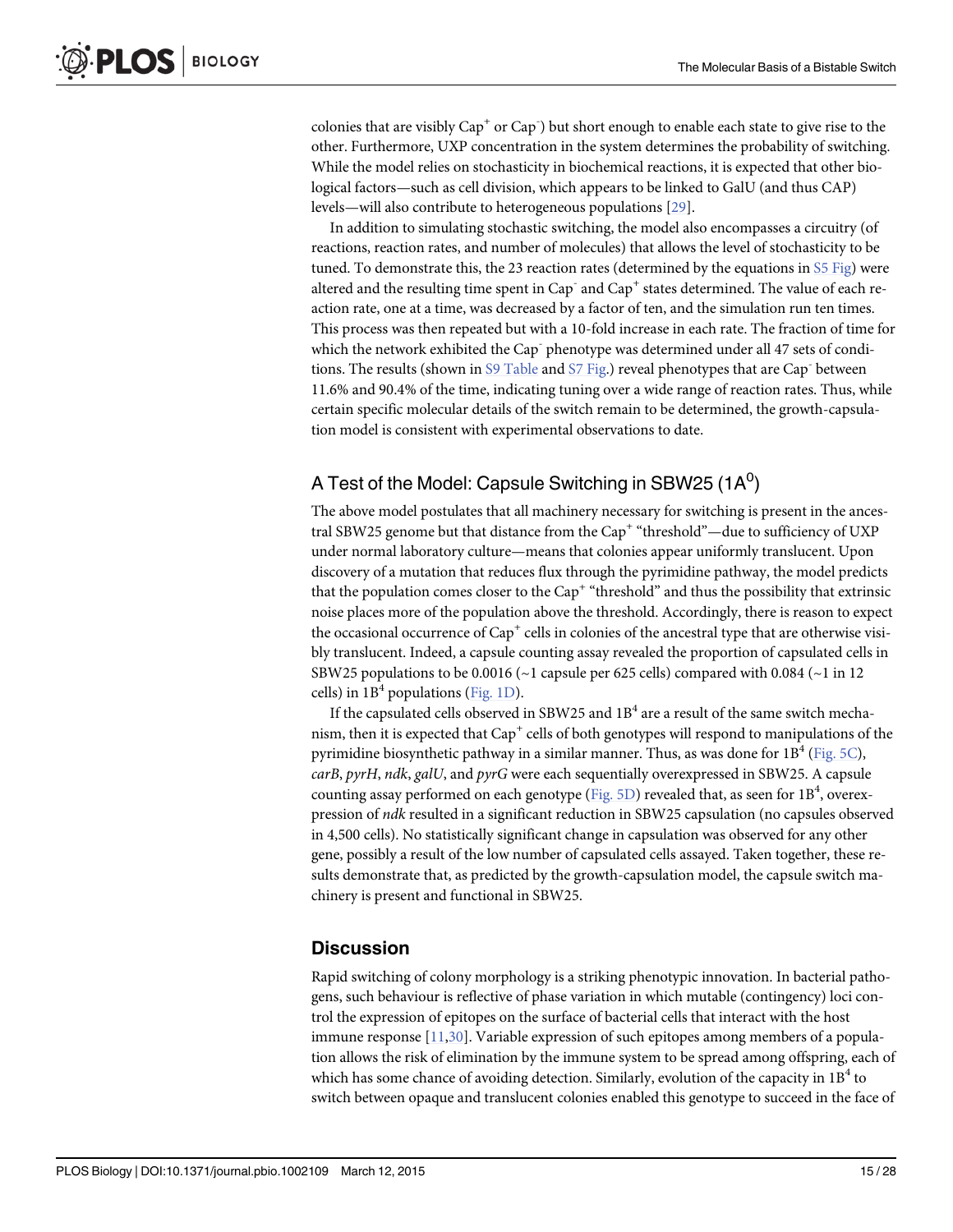<span id="page-15-0"></span>fluctuating selection wrought via an experimental regime that mimicked fundamental features of the host immune response [\[12](#page-25-0)].

The ancestral P. fluorescens SBW25 genotype lacks the capacity to switch colony phenotype under standard laboratory conditions. The fact that switching emerged with relative ease (in two independent lines and with few mutations) suggests a predisposition for evolution of this trait. Our initial prediction was to find modification to an existing tract of nucleotides controlling expression of capsule production that increased the likelihood that this tract underwent mutation. We were therefore surprised to find the cause of switching to be a mutation in *carB*. We were further surprised to find that this mutation, when transferred back into the original ancestor (SBW25), was sufficient to generate switching behaviour  $[12]$  $[12]$  $[12]$ .

While the proximate cause of switching in  $1B<sup>4</sup>$  is a mutation in *carB*, the ultimate cause resides in interactions among cellular components (genes, enzymatic products, and metabolic intermediates) surrounding the bifurcation of the UTP pool into CTP and UDP-glucose. At any point in a metabolic pathway where a single, inevitably limiting resource is partitioned into two or more components, there must necessarily be some decision-making mechanism in order to allow cells to match changes in substrate availability with cellular demands [[31](#page-25-0)]. The pre-existence of such a decision-making mechanism—one that allows cells to partition the UTP pool preferentially towards DNA metabolism or polysaccharides—is central to the emergence of switching. Our data show that such a switch exists, that it is probabilistic, responsive to the level of pyrimidine pathway intermediates, and determines whether or not cells commit to a normal cell cycle or to a phase during which protective CAP is produced. The net effect of the carB mutation is to induce a shortage in the supply of pyrimidine intermediates, thus bringing the population closer to the threshold level at which the switch is likely to be "thrown."

A decision to enter the  $Cap<sup>+</sup>$  state and thereby use already scarce pyrimidine resources to synthesize a nonessential polymer may at first appear paradoxical. However, pyrimidine nucleotides are not consumed by the capsule biosynthetic process but instead are recycled back into the pyrimidine biosynthetic pathway as UMP (see [Fig. 2](#page-4-0)). Further, the channelling of UTP into CAP precursor biosynthesis ensures that levels of core pyrimidine nucleotides (UMP, UDP, and UTP) are kept low, making cells less likely to enter the Cap<sup>-</sup> state (in which pyrimidine resources are diminished by splitting between daughter cells). Thus, CAP biosynthesis might be viewed as a mechanism for conserving scarce pyrimidine resources until such a time that intracellular conditions are optimal for cell division.

Although the  $1B<sup>4</sup>$  carB mutation causes visible switching between colony types, it is clear that the underlying switch (and capacity to toggle between capsulation states) exists in the ancestral genotype. Such a cell cycle checkpoint—underpinned by a stochastic switch—is understandable from the perspective of bacterial survival. In natural environments, resources are often limiting. If the supply of essential components (e.g., nucleotides) to complete the cell cycle is insufficient, then it makes little sense to commit to cell division. An alternate strategy would be to reduce growth rate and invest in protective polymers, thus allowing cells to persist with the chance that intracellular nucleotide concentrations might rise, eventually allowing a normal round of cell division. The switch being probabilistic provides organisms with the possibility to hedge their evolutionary bets. This is in line with the fact that a decision to commit to the cell cycle versus polymer production is necessarily based on knowledge of the present state of the environment. However, the present state will not always accurately predict the future state, and the cost of making a wrong decision (i.e., cell division when nucleotides turn out to be insufficient or polymer production when nucleotides turn out to be abundant) is likely to be high. A stochastic switch would ensure that some cells commit to a strategy that is at odds with the current environment on the off chance that in some future state of the environment that strategy is optimal.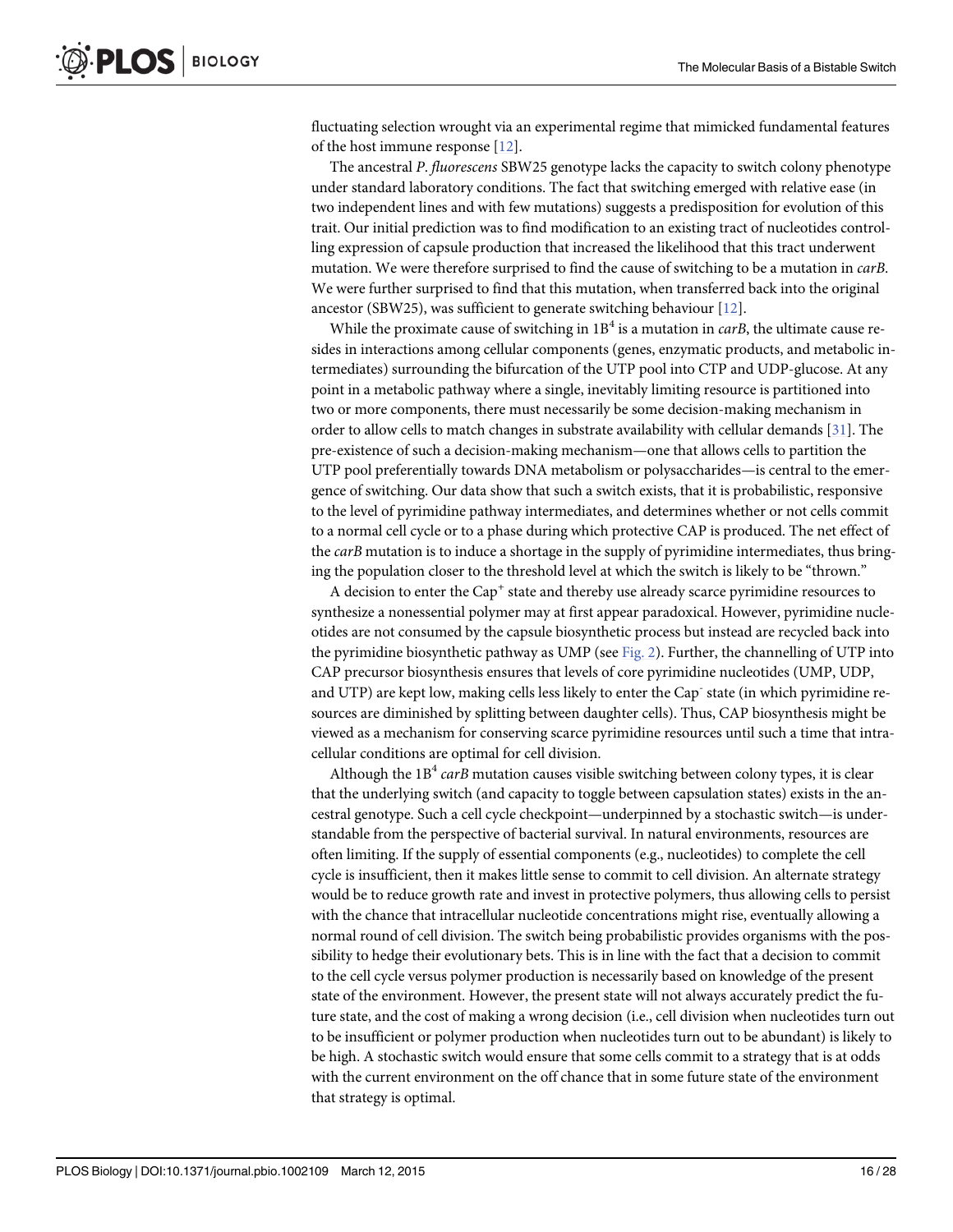<span id="page-16-0"></span>In many regards, capsule switching is reminiscent of both the sporulation process in B. subtilis  $[32]$  $[32]$  $[32]$ —a cell-fate decision that has recently been shown to also be dependent on UDPglucose levels  $[33]$  $[33]$  $[33]$ —and the phenotypic switch to bacterial persister cells  $[8,32]$  $[8,32]$ . Capsule bistability also shares features with the E. coli lactose switch in which expression of lacZYA is either ON or OFF, depending on the presence of a metabolized inducer. Theoretical studies show that at high or low inducer levels the population is uniformly lacZYA ON or OFF respectively, while at intermediate inducer levels the population bifurcates, giving rise to both steady states [\[34](#page-26-0)]. In terms of  $1B<sup>4</sup>$  colony switching, high pyrimidine levels result in the CAP OFF state (producing uniform Cap $\bar{\ }$  colonies as in SBW25 and  $1\rm{A}^4$ ), and lower pyrimidine levels result in bistable CAP expression and thus colony bistability. Even lower pyrimidine levels push the population towards a majority CAP ON and opaque colonies (as in the ndk transposon mutant, JG176ΔCre).

If our conclusions concerning the existence of a cell cycle checkpoint are correct, then such a checkpoint is likely conserved across many bacteria. Recent work in E. coli and B. subtilis has shown that UDP-glucose and downstream polysaccharide biosynthetic enzymes (OpgH and UgtP, respectively) are part of a signal cascade that influences cell-fate decisions in response to nutrient availability [[26,27\]](#page-25-0). At the molecular level, these enzymes bind to FtsZ, inhibiting assembly of the cell division spindle. Further, it has been noted that disruptions in E. coli UDP-glucose—through inactivation of pgm ([S1 Fig.](#page-20-0))—alter the timing of cell division, resulting in short cells [\[35,36\]](#page-26-0). Disruptions in pgi, pgm, or galU showed a similar, short-cell phenotype in  $1B<sup>4</sup>$  ([S1 Table\)](#page-22-0). Further, overexpression of galU resulted in long cells in both  $1B<sup>4</sup>$  and SBW25 [\(Fig. 5E\)](#page-9-0). The conservation of these effects on cell division strongly indicates that GalU, UDPglucose, and/or downstream enzymes influence cell division in SBW25. Thus, we propose that UDP-glucose may act not only as a nutrient sensor but also as a nucleotide sensor during progression through the cell cycle.

Evolution works with the building blocks at its disposal, typically via small modifications [\[37](#page-26-0)–[39\]](#page-26-0). While the jump in phenotypic space associated with the emergence of colony switching in  $1B<sup>4</sup>$  is large, the innovation is underpinned by a minor genetic change that has resulted in apparent modification of the threshold for flipping an existing epigenetic switch; selection appears to have taken advantage of molecular noise to generate an adaptive phenotype. Whether such a starting position is typical for the emergence of a classical contingency locus is unclear, but it is possible that phenotypic switches with an epigenetic basis  $[40,41]$  $[40,41]$  $[40,41]$  are the evolutionary forerunners of genetic switches and possibly even developmentally controlled regulation  $[42]$  $[42]$  $[42]$ . Although the molecular bases of  $1B<sup>4</sup>$  colony switching currently reside in a regulatory circuit deep in central metabolism, subsequent fluctuating selection could conceivably result in the switch being accommodated in a more specific part of the capsule machinery. Indeed, selection against negative pleiotropic effects associated with the defect in *carB* is likely to be a potent force driving such a process.

#### Materials and Methods

#### Bacterial Strains and Media

Bacterial strain details are provided in [S2 Text.](#page-24-0) Unless otherwise stated, strains were grown for 16–24 h at 28°C in shaken 30 mL glass microcosms containing 6 mL King's Medium B (KB) [\[43](#page-26-0)], with appropriate supplements. Where stated, uracil, L-arginine hydrochloride, and/or guanine hydrochloride (Sigma-Aldrich) were added to the medium. Cells were plated on lysogeny broth (LB) containing 1.5% agar. Antibiotics were used at the following concentrations: tetracycline (10 μg mL<sup>-1</sup>, Tc), kanamycin (100 μg mL<sup>-1</sup>, Km), gentamicin (liquid medium 10 μg  $mL^{-1}$ , agar plates 20 μg mL<sup>-1</sup>; Gm), and nitrofurantoin (100 μg mL<sup>-1</sup>, NF).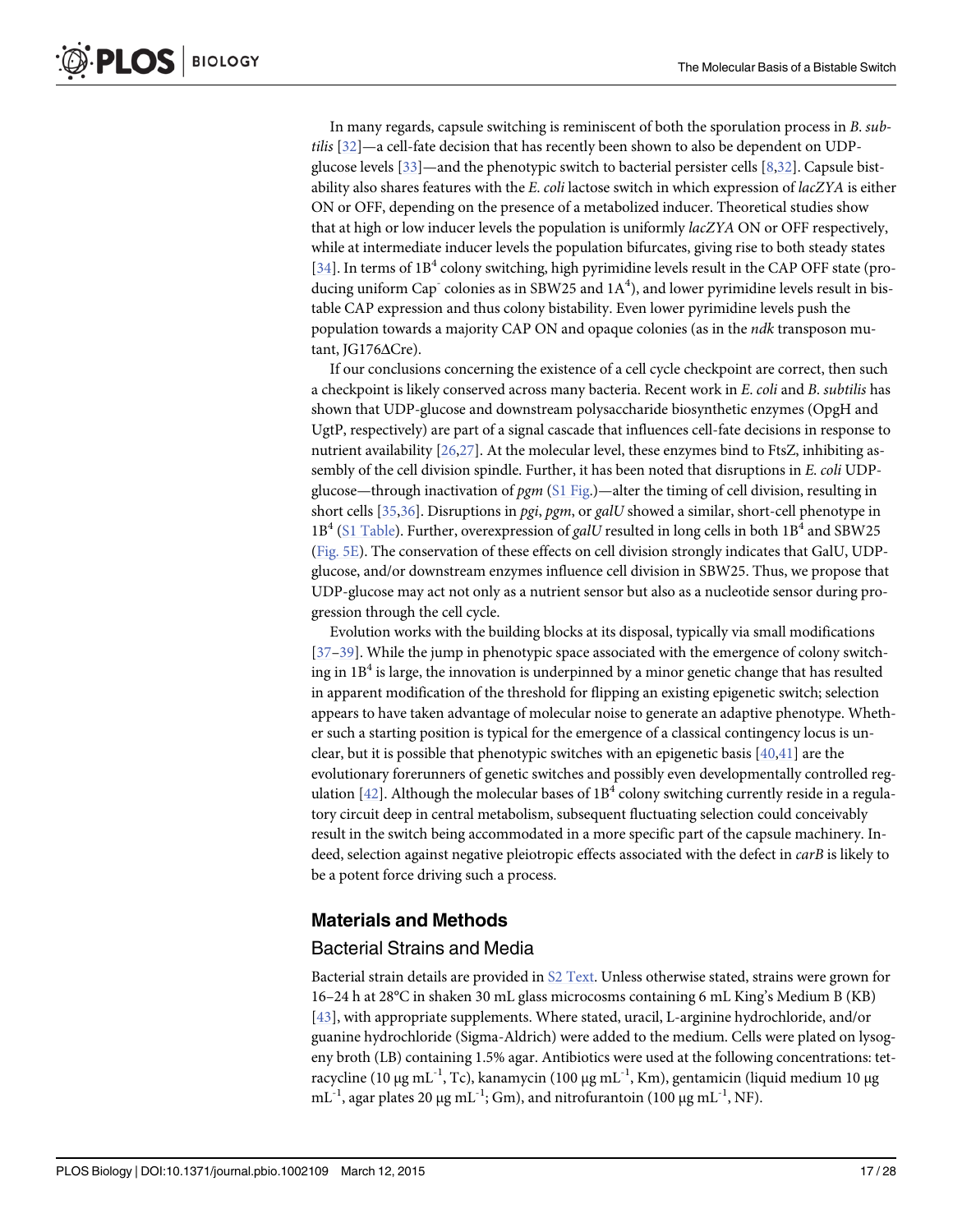#### <span id="page-17-0"></span>**Microscopy**

Cell microscopy was performed using a Zeiss Axiostar Plus light microscope coupled with fluorescence lighting (HBO 50/AC) where required. Fluorescence microscopy samples were incubated for ~16 h on KB plates containing 10  $\mu$ g mL<sup>-1</sup> calcofluor (Fluorescent Brightener 28, Sigma-Aldrich). A dissection microscope was used for colony images. Microscopy images were cropped and processed in Preview as indicated in figure legends.

#### Time-Lapse Microscopy and Image Analysis

 $1B<sup>4</sup>$  cultures were grown from glycerol stocks (24 h). Cultures were mixed thoroughly, diluted 100 times in fresh KB, and grown overnight again  $(24 h)$ . Bacteria were then diluted  $10<sup>4</sup>$  times and plated on a gel pad (1% agarose in KB). The preparation was sealed with a glass coverslip using double-sided tape (Gene Frame, Fischer Scientific). A duct was cut through the pad centre to allow oxygen diffusion. Time-lapse videos of microcolonies were captured in phase contrast with an automated inverted microscope (IX81, Olympus) using a 100x/NA 1.35 objective (Apo-ph1, Olympus). Images were acquired with an Orca- $R^2$  CCD camera (Hamamatsu). Fluorescence excitation was achieved with a mercury vapour light source (EXFO X-Cite 120Q). GFP was imaged with a 485(20)/520(28)-nm filter set using a dichroic beam splitter at 500 nm (Semrock). The growth rates of Cap<sup>-</sup> and Cap<sup>+</sup> cells were determined by image analysis using MATLAB routines.

#### Capsule Counting Assay

For each strain, 3–5 replicate KB microcosms were inoculated from glycerol stocks. After a 24 h incubation and a 1:1000 transfer, the proportion of  $Cap<sup>+</sup>$  cells was determined in each. Cells were diluted, transferred to a microscope slide, and stained with 1:10 diluted India ink, and a cover slip was added. After 1 min, each preparation was photographed under phase contrast 40x or 63x magnification. Capsule expression was recorded manually for 500 cells per preparation ( $\leq$ 100 cells assayed per photograph). Average proportions of Cap<sup>+</sup> cells were determined and statistical analyses performed. See also [S2 Text.](#page-24-0)

#### Gene Deletions and Mutation Construction

Gene deletions were constructed in the SBW25 background by pUIC3-mediated two-step alle-lic exchange as described elsewhere [\[44\]](#page-26-0). The *carB* mutation was constructed in E. *coli* REL606 using a pKOV-mediated two-step allelic exchange as described in [[45](#page-26-0)]. For further details of genetic constructs, see [S2 Text.](#page-24-0)

#### Construction and Analysis of 1B<sup>4</sup>-wcaJ-lacZ

Wild-type wcaJ was PCR-amplified and ligated into pUIC3 [\[46\]](#page-26-0) immediately upstream of pro-moterless lacZY (see [S2 Text\)](#page-24-0). The construct was used to transform E. coli DH5 $\alpha$ - $\lambda$ pir and transferred to  $1B<sup>4</sup>$  via triparental conjugation (with a helper strain carrying pRK2013). A successful transconjugant was purified, giving 1B<sup>4</sup>-wcaJ-lacZ. Single 1B<sup>4</sup>-wcaJ-lacZ colonies were grown at 28°C for 56 h on an LB+NF+Tc+X-gal (60  $\mu$ g mL<sup>-1</sup>) plate prior to microscopic analysis.

#### Construction and Analysis of Over-expression Genotypes

The carB, pyrH, ndk, galU, and pyrG genes were PCR-amplified using primers with restriction sites (see S<sub>2</sub> Text). Error-free PCR products were ligated into pSX [[47](#page-26-0)]. Alongside empty pSX, each construct was used to transform chemically competent  $1B<sup>4</sup>$  and SBW25 cells [\[48\]](#page-26-0).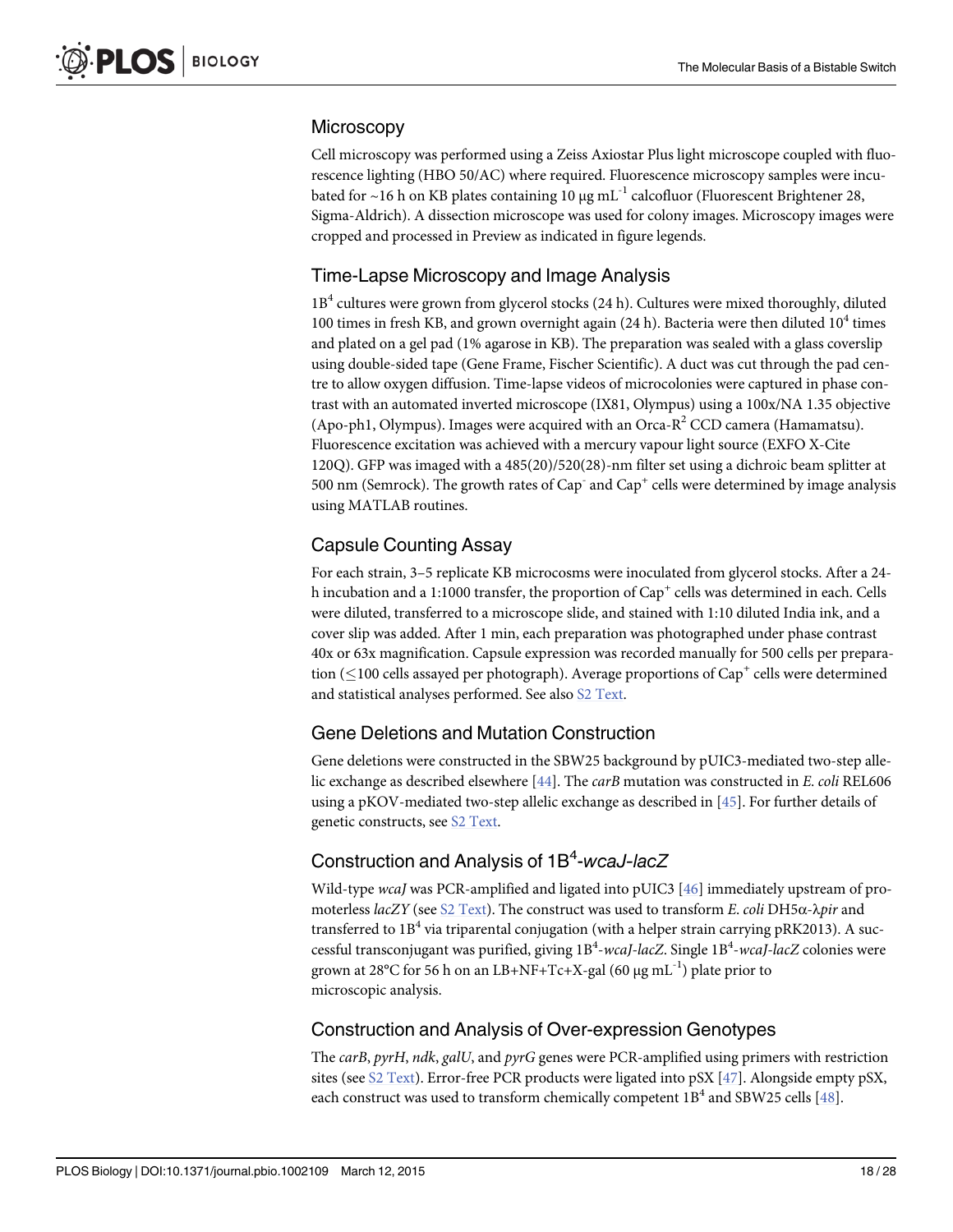<span id="page-18-0"></span>Successful transformants were selected and purified on LB+Gm plates, and insert presence was checked by PCR. Three independent genotypes were constructed for each gene-strain combination. Capsule counting assays were performed as previously described.

#### Transposon Mutagenesis

 $1B<sup>4</sup>$  was subjected to random mutagenesis as described [[15](#page-25-0)]. Approximately 69,000 transposon mutants from 41 independent conjugations were screened on  $LB+Km$ , on which  $1B<sup>4</sup>$  mutants typically form translucent colonies with opaque sectors. In selected strains, the bulk of the transposon was deleted [[15](#page-25-0)], leaving 189 bp at the insertion site ("-ΔCre" genotypes) and eliminating polar effects.

#### Isolation and Analysis of Extracellular Polysaccharide (EPS)

Extracellular polysaccharide (EPS) was isolated from SBW25,  $1\mathrm{A}^4$ ,  $1\mathrm{B}^4$ , JG176 $\Delta$ cre, and JG114ΔCre. Each genotype was grown on KB agar (28°C, 48–96 h). Cellular material was resuspended in 12 mL of 1 M NaCl to give an  $OD_{600}$  of  $\sim$ 3.5, vortexed for 40 min, and centrifuged  $(30 \text{ min}, 4,168 \text{ g})$ . EPS was precipitated from supernatants by the addition of 3 volumes isopropanol. Following resuspension of pelleted (40 min, 4,168 g) EPS in 0.5 mM CaCl<sub>2</sub>, RNAse (0.1 mg  $\text{mL}^{-1}$ ) and DNAse (1.2 units  $\text{mL}^{-1}$ ) were added, and samples incubated at 37°C overnight. The next day, samples were supplemented with citrate buffer (pH 4.8, 50 mM) and, to eliminate any cellulose, treated with cellulase (ICN Biomedicals; 0.15 mg mL<sup>-1</sup>, 2 h at 50°C). After addition of 0.5 mg  $mL^{-1}$  Proteinase K, EPS was precipitated by the addition of 3 volumes isopropanol and pelleted (40 min, 4,168 g). EPS pellets were dissolved in  $dH_2O$  (50°C, overnight). Finally, samples were dialysed against dH<sub>2</sub>O for 48 h (SnakeSkin dialysis tubing, Thermo Scientific). The Callaghan Research Institute (New Zealand) performed EPS analysis. Samples were freeze-dried and weighed, and a colorimetric total sugar assay was performed in duplicate for each EPS isolation.

#### Genome Sequencing of Re1\_4

A Re1\_4 colony was grown overnight in KB. Cap<sup>+</sup> and Cap<sup>-</sup> fractions were separated by centrifugation, and genomic DNA was isolated from each fraction using the CTAB method. Equal quantities of each isolated DNA were mixed, and whole genome resequencing was performed (Illumina; Massey University, New Zealand). Point mutations were identified by aligning 36 bp sequence reads to the SBW25 genome [\[49\]](#page-26-0) via SOAP (short oligonucleotide alignment program [\[50\]](#page-26-0)) and ELAND (Illumina). Insertions and deletions were identified by analysing genomic regions with unusual coverage and BLAST (Basic Local Alignment Search Tool) analysis of discarded sequences.

#### mRNA-seq Analysis

SBW25,  $1\text{A}^4$ , and  $1\text{B}^4$  colonies were grown overnight in KB, diluted 1:1000 into 20 mL KB, and incubated for 24 h. Total RNA was harvested from each; for SBW25 and  $1\text{A}^4$ , 100  $\mu$ L culture was mixed with 900 µL KB, pelleted, and resuspended in 1 mL of RNAlater (Ambion). For 1B<sup>4</sup>, 100 μL was separated into Cap<sup>+</sup> and Cap<sup>-</sup> by centrifugation, and each was resuspended in 1 mL RNAlater. All mRNA extractions proceeded using a RiboPure Bacteria Kit (Ambion). Two mRNA preparations from separate colonies were pooled for each strain. Normalized mRNAseq library preparation, followed by 100-bp single-end sequencing, was performed by the Australian Genome Research Facility (Brisbane, Australia; accession number GSE48900). The DEseq R package [[51](#page-26-0)] was applied to identify differentially expressed genes.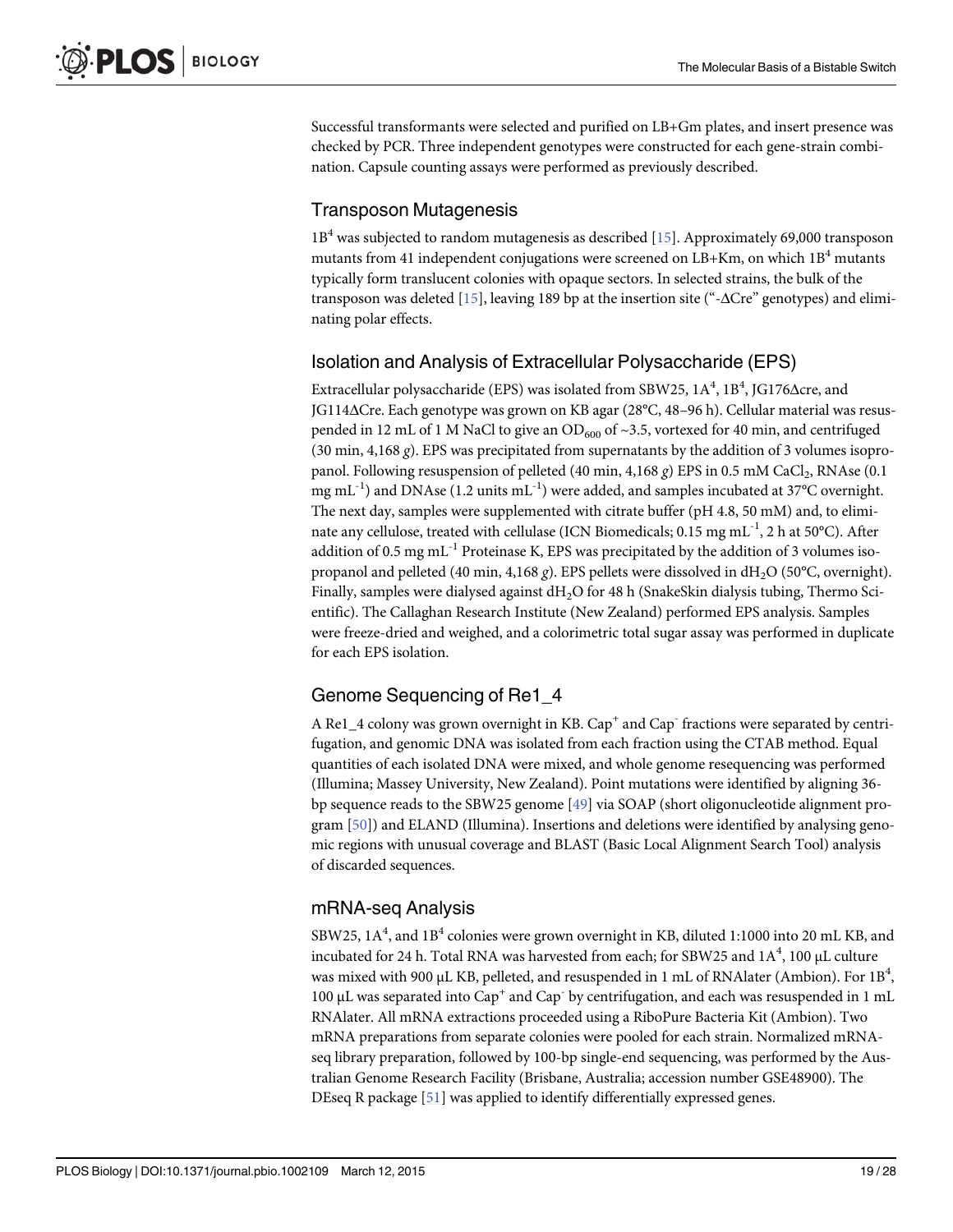#### <span id="page-19-0"></span>Intracellular Levels of Pyrimidine Pathway Intermediates

Intracellular nucleotides were extracted and measured by two independent methods. The first used liquid chromatography mass spectrometry (LC-MS) to measure intracellular concentra-tions of UMP, UDP, and UTP in five replicates of six genotypes [\(Fig. 4B,](#page-7-0) [S7 Table](#page-23-0)). For each sample, single colonies were grown in 16-h glycerol-SA [[52](#page-26-0)] cultures (shaking, 26°C), vortexed, diluted 1:100 or 1:1000 in glycerol-SA, and grown for a further 24 h. Cultures were vortexed, diluted in glycerol-SA to give an OD<sub>600</sub> of 0.1 (total volume 10 mL in 100-mL flask). Flask cultures were grown until the midexponential phase, when a 1-mL sample was rapidly collected by centrifugation (15 sec, 16,000 g). Pellets were immediately frozen in liquid nitrogen until further processing. The remaining culture was used to determine the number of cells per sam-ple (cfu mL<sup>-1</sup>). Samples were extracted by cold extraction [[53](#page-26-0)] and submitted to LC-MS, and the data were analysed as previously described [\[54](#page-26-0)]. The second method involved radiolabelling followed by thin-layer chromatography and was used to measure 22 metabolites in triplicate across eight genotypes [\(S8 Table\)](#page-23-0). Cultures were grown exponentially in glycerol-SA with aeration and labelled with  $\binom{33P}{ }$ -orthophosphate (Perkin-Elmer) from optical density of 0.1 at 600 nm  $[52]$  $[52]$  $[52]$ . For determination of nucleotide pools in Cap<sup>+</sup> and Cap<sup>-</sup> fractions, cultures were separated by centrifugation and propagated in fresh media for at least three generations before sampling. Charcoal-binding nucleotides were extracted, separated by two-dimensional thinlayer chromatography, and quantified [[55](#page-26-0),[56](#page-26-0)].

#### Re-evolution of Switchers from 1A4

Six independent switcher genotypes were isolated from  $1A<sup>4</sup>$  according to the evolutionary protocol [\[12\]](#page-25-0). Each switcher was purified and its carB gene sequenced.

#### Simulations

Simulations were performed by incorporating the stochastic Gillespie algorithm into a MATLAB program [\[28\]](#page-25-0) [\(S5 Fig](#page-21-0), S1 Code, and [S2 Code](#page-20-0)). Initial parameter values were assigned randomly (with the proviso that UTP outnumbered activator molecules), and reaction rates were chosen to promote the equivalent of several cell divisions between switch events, reflecting observed heritability. UTP production rates were adjusted from low to high (1,000-fold difference) to simulate the intracellular state of a switcher and ancestral cell, respectively ([S6 Fig\)](#page-21-0). Reaction rates were sequentially increased and decreased by a factor of 10 to investigate the role of stochasticity in switching [\(S7 Fig](#page-22-0) and [S9 Table\)](#page-24-0). Simulations were run for 200,000 sec (55.55 h) before removal of the initial 10,000 sec, allowing escape from any restrictive initial conditions.

#### Statistical Analyses

To detect differences in Cap<sup>+</sup> levels or nucleotide concentrations between two strains, twosample t tests (parametric or Welch) or, where normality assumptions were violated, Wilcoxon rank-sum tests were applied. To detect differences in Cap<sup>+</sup> levels across three strains (while testing overexpression genotypes), one-way ANOVA or, where normality assumptions were violated, Kruskal Wallis tests were used. All analyses were performed in R [\[57\]](#page-26-0). On the graphs,  $^*$  = 0.05 <  $p$  < 0.01,  $^{**}$  = 0.01 <  $p$  < 0.001, and  $^{***}$  =  $p$  < 0.001.

#### Supporting Information

[S1 Code.](http://www.plosone.org/article/fetchSingleRepresentation.action?uri=info:doi/10.1371/journal.pbio.1002109.s001) MATLAB code simulating CAP expression in single cells over time. The complete code for the stochastic growth-capsulation model presented in the main Results,  $S5$  Fig, and  $S6$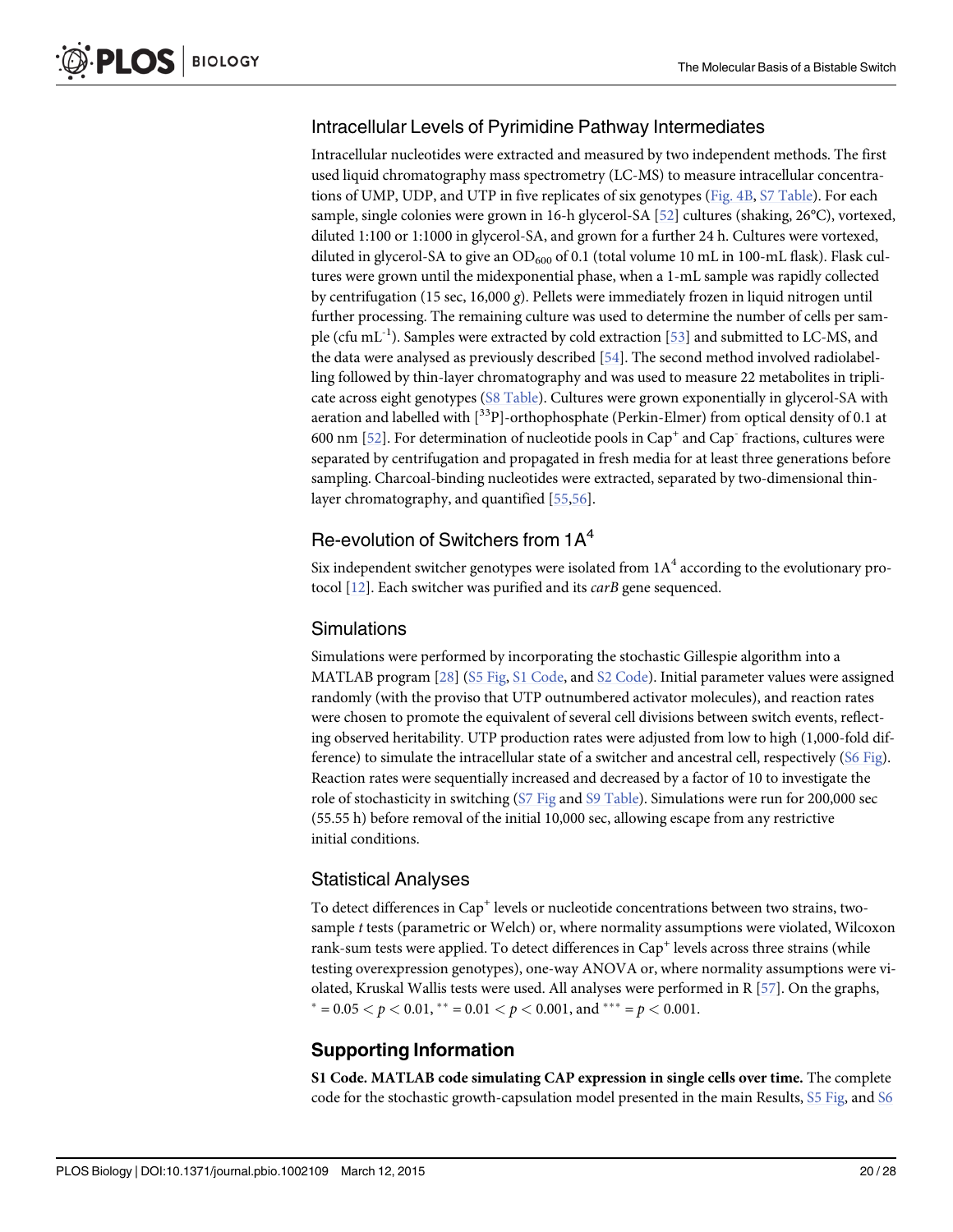<span id="page-20-0"></span>[Fig](#page-21-0). The code contains details of initial conditions, reaction rates, parameters, and the simula-tions presented in [Fig. 6B and 6C](#page-13-0). UXP level can be set to low  $(0.003,$  switchers), intermediate (0.3) or high (3, ancestors). See also S2 Code.

(M)

[S2 Code.](http://www.plosone.org/article/fetchSingleRepresentation.action?uri=info:doi/10.1371/journal.pbio.1002109.s002) Excel code simulating CAP expression in single cells over time. Identical to [S1](#page-19-0) [Code](#page-19-0) but in excel format.

(XLS)

[S1 Data](http://www.plosone.org/article/fetchSingleRepresentation.action?uri=info:doi/10.1371/journal.pbio.1002109.s003). Raw data for [Fig. 1D.](#page-3-0) (XLS)

[S2 Data](http://www.plosone.org/article/fetchSingleRepresentation.action?uri=info:doi/10.1371/journal.pbio.1002109.s004). Raw data for [Fig. 4A.](#page-7-0) (XLS)

[S3 Data](http://www.plosone.org/article/fetchSingleRepresentation.action?uri=info:doi/10.1371/journal.pbio.1002109.s005). Raw data for [Fig. 4B](#page-7-0). (XLSX)

[S4 Data](http://www.plosone.org/article/fetchSingleRepresentation.action?uri=info:doi/10.1371/journal.pbio.1002109.s006). Raw data for [Fig. 5A.](#page-9-0) (XLS)

[S5 Data](http://www.plosone.org/article/fetchSingleRepresentation.action?uri=info:doi/10.1371/journal.pbio.1002109.s007). Raw data for [Fig. 5B](#page-9-0). (XLS)

[S6 Data](http://www.plosone.org/article/fetchSingleRepresentation.action?uri=info:doi/10.1371/journal.pbio.1002109.s008). Raw data for [Fig. 5C and Fig. 5D](#page-9-0). (XLS)

[S7 Data](http://www.plosone.org/article/fetchSingleRepresentation.action?uri=info:doi/10.1371/journal.pbio.1002109.s009). Raw data for S3 Fig. (XLSX)

[S1 Fig.](http://www.plosone.org/article/fetchSingleRepresentation.action?uri=info:doi/10.1371/journal.pbio.1002109.s010) SBW25 pathways for biosynthesis of capsule polymer building blocks. Pathways for the biosynthesis of CAP building blocks in SBW25. Genes encoding enzymes are shown by *pflu* number (and name where appropriate; red = recorded transposon mutant [see [S1 Table](#page-22-0) and [Fig. 3\]](#page-5-0)). Corresponding E. coli K-12 gene names are shown in grey in parentheses [[58](#page-27-0)]. The E. coli UDP-galactose biosynthetic pathway (shown in grey on right) is absent in SBW25. (TIFF)

[S2 Fig.](http://www.plosone.org/article/fetchSingleRepresentation.action?uri=info:doi/10.1371/journal.pbio.1002109.s011) Live observation of capsule switching in  $1\text{B}^4\text{-}\text{CAP-GFP.}$  (A) Images from a timelapse video of a single Cap $\bar{\ }$  1B<sup>4</sup>-CAP-GFP cell growing into a microcolony. At each of four time points over  $\sim$  15 h, a phase-contrast image (top) and fluorescence image (bottom, Cap<sup>+</sup> cells glow green) were captured. (B) Fit of the Gaussian distribution for the population size at which capsule switching occurs. (C) A comparison of  $1\text{B}^4\text{-}\text{CAP-GFP}$  cells under fluorescence imaging (left) and stained with India ink (right) shows that  $Cap<sup>+</sup>$  cells reliably fluoresce, while Cap<sup>-</sup> cells (indicated by arrows) reliably do not. (TIFF)

[S3 Fig.](http://www.plosone.org/article/fetchSingleRepresentation.action?uri=info:doi/10.1371/journal.pbio.1002109.s012) SBW25 and  $1B<sup>4</sup>$  growth in minimal (M9) and supplemented media. Overnight cell cultures of SBW25 (A) and  $1B<sup>4</sup>$  (B) were produced from glycerol stocks in shaking KB microcosms. A 1-mL aliquot of each was washed and resuspended in M9 medium to a common cell density (based on  $OD_{600}$  of the KB culture). 2-µL aliquots of resuspension were used to inoculate 148 μL of appropriate fresh medium in wells of a 96-well plate. Four types of media were used: M9 (blue lines on graphs),  $M9$  + arginine (0.6 mM, pink lines),  $M9$  + uracil (1 mM, orange lines), and M9 + arginine + uracil (green lines). Each of the eight genotype-medium combinations was replicated five times, and the 16 wells were used as media controls. The  $OD_{600}$  of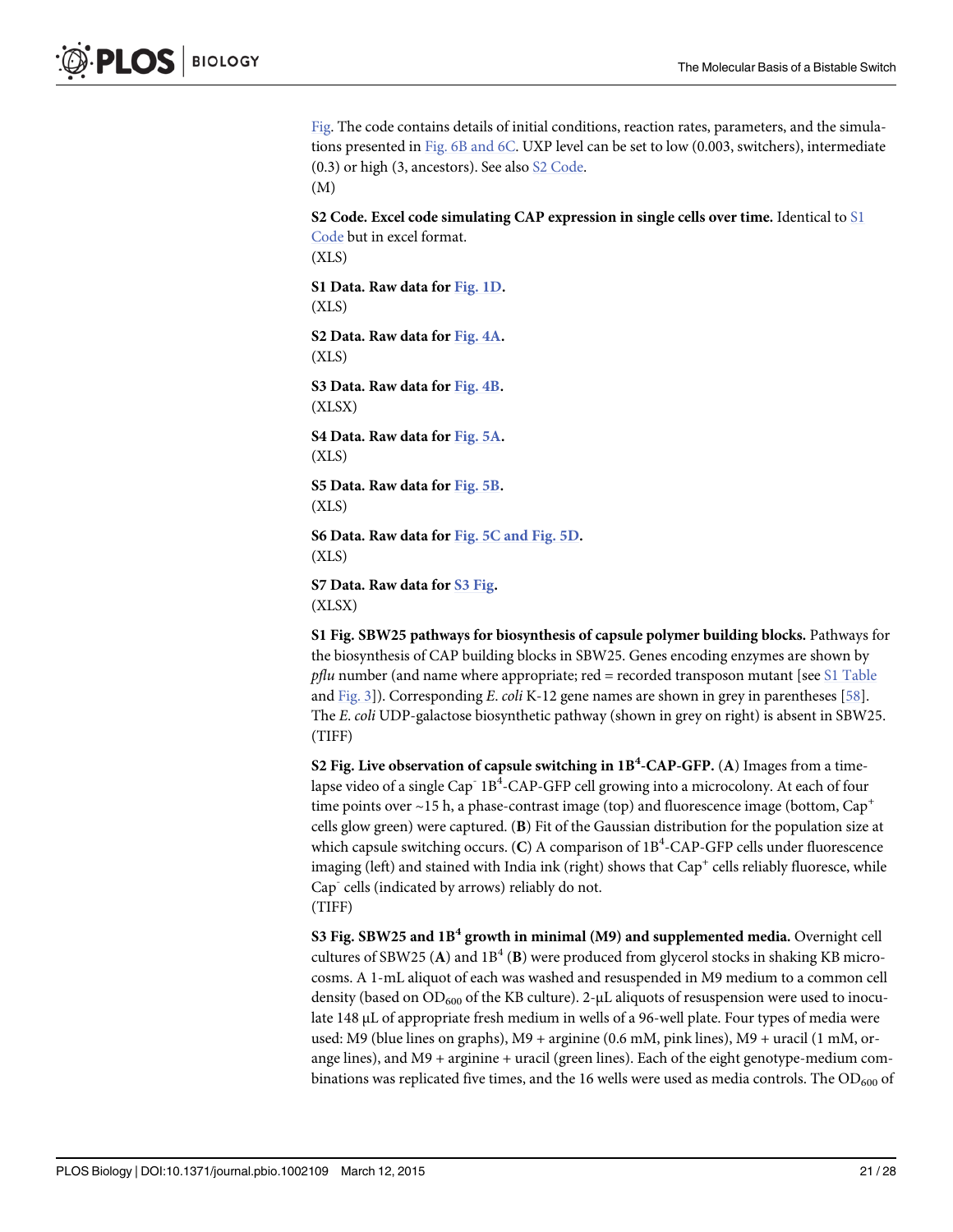<span id="page-21-0"></span>each well was measured at 5-min intervals for 50 h, with 5 sec shaking prior to each read (using a VERSA<sub>max</sub> plate reader). Hourly time-point data was plotted (data points are means of 5 replicates  $+/-1$  SE). While  $1B<sup>4</sup>$  grows more slowly than SBW25 in M9,  $1B<sup>4</sup>$  is not an auxotroph. The  $1B<sup>4</sup>$  growth rate deficiency is partially alleviated by addition of arginine, an effect that is increased by the addition of both arginine and uracil. The addition of uracil alone results in an even slower  $1B<sup>4</sup>$  growth rate than observed in M9. It is likely that this result reflects the complex regulatory systems governing CPSase biosynthesis and activity; pyrimidines have been shown to repress the transcription and activity of E. coli CPSase [[59,60\]](#page-27-0). (TIFF)

[S4 Fig.](http://www.plosone.org/article/fetchSingleRepresentation.action?uri=info:doi/10.1371/journal.pbio.1002109.s013) Construction of the *carB* mutation in E. *coli* does not cause capsule switching. A carB mutation was constructed in E. coli B REL606. The mutation constructed was c2023t, the equivalent to the SBW25 c2020t carB mutation  $(A; a \text{ section of SBW25 } \textit{carB}$  aligned with that of REL606, base of interest highlighted in red). Phenotypic analysis of the constructed genotype (REL606-carB<sup>\*</sup>), together with REL606-carBwt (containing wild-type carB, isolated from the same procedure as REL606- $carB^*$ ) and 1B $^4$ , revealed no sign of switching at either the cellular or colony level in the constructed genotype (B). Phenotypic assays were conducted at three temperatures (26 $\degree$ C, 30 $\degree$ C, and 37 $\degree$ C) because CAP expression in 1B<sup>4</sup> was found to be extremely sensitive to temperature, showing no expression over 28°C. Cells of each genotype were grown in LB medium for  $\sim$ 16 h and then transferred to fresh LB medium for  $\sim$ 24 h. Colonies were grown from LB cultures on LB agar for 24 (37°C) or 48 (30°C and 26°C) h. (TIFF)

[S5 Fig.](http://www.plosone.org/article/fetchSingleRepresentation.action?uri=info:doi/10.1371/journal.pbio.1002109.s014) Chemical equations defining intracellular processes and conditions surrounding the growth-capsulation model. The equations describe intracellular conditions influencing the capsule switch decision  $(Fig. 6)$  $(Fig. 6)$ , demonstrating that a minimal set of components can theoretically give rise to switching. All components and interactions could be substituted so long as low UXP (signal molecule) leads to a bias in UTP utilization towards CAP biosynthesis. The system positive regulator (activator) remains constant for simplicity. (A) Describes processes affecting concentrations of the signal molecule, UXP. In the actual biological system, UXP production requires a multistep pathway; for simplicity, we model it as a constant rate (Equation A1). There are two branches for UTP utilization ( $Fig. 2$ ); in the model, CAP synthesis is regulated solely by CAP (equation A2), and nucleotide synthesis is regulated solely by PyrG (Equation A3). To bias UTP utilization towards CAP under low UXP, the model assumes that UXP sequesters a transcriptional activator for the CAP biosynthetic genes (Equation A4).  $CA = CAP$ .  $(B)$  Encapsulates intracellular processes controlling the transcription of CAP biosynthetic genes. The primary purpose is to enable low UXP to signal CAP production. poly = DNA polymerase,  $DNA_{ca} = CAP$  biosynthetic gene promoter, mRNA<sub>ca</sub> = CAP biosynthetic gene mRNA. (C) Encapsulates the Cap<sup>+</sup> to Cap<sup>-</sup> switch and maintenance of Cap<sup>-</sup>. Since the low UXP signal triggers Cap<sup>+</sup>, we require  $\mathrm{Cap}^+$  to induce temporary relief to capsule production. To achieve this, we invoke a repressor triggered by  $Cap^+$ , via direct regulation by CAP. We assume cooperativity and dimerization in the genetic regulation so as to achieve clear delineation between high and low CAP states. (D) Defines the turnover of mRNA and protein in the cell. Degradation of the CAP transcriptional repressor allows the Cap<sup>-</sup> state to end. Thus, the time scale of protein degradation determines the length of time before the system can respond to the low UXP signal again.  $\varphi$  = simple molecular by-products. (TIFF)

[S6 Fig.](http://www.plosone.org/article/fetchSingleRepresentation.action?uri=info:doi/10.1371/journal.pbio.1002109.s015) Growth-capsulation model simulations of CAP expression at high, intermediate, and low pyrimidine pathway flux. Three example outcomes of simulations of the growth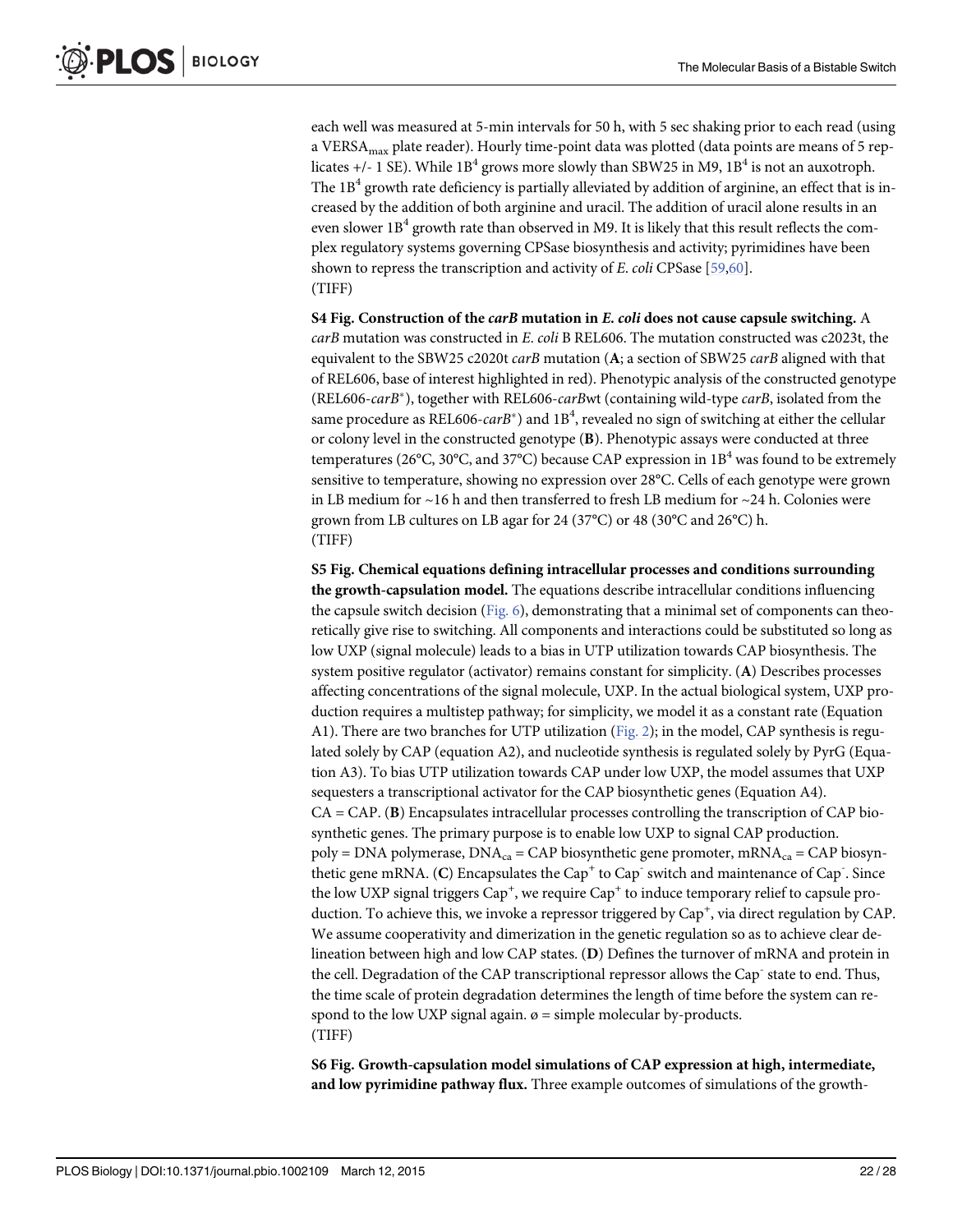<span id="page-22-0"></span>capsulation model at each of three different UXP levels (a measure of pyrimidine pathway flux) are provided. Each simulation shows how the expression of CAP changes in a single over time (h). At a high UXP level  $(3; A)$ , such as that expected in the ancestral genotype, individual cells mainly express CAP at a basal (intermediate) level but show occasional high (Cap<sup>+</sup>) or low (Cap<sup>-</sup>) expression as indicated. At a low UXP level (0.003; **B**), such as that expected in  $1B^4$  and other switcher genotypes, CAP expression typically varies stochastically between the high and low states. Stochastic switching between all three expression levels is typical at intermediate UXP level (0.3; C).

(TIFF)

[S7 Fig.](http://www.plosone.org/article/fetchSingleRepresentation.action?uri=info:doi/10.1371/journal.pbio.1002109.s016) Altering the model reaction rates allows the frequency of capsule switching to be tuned. Cumulative distribution plots showing simulation output for the cumulative amount of time spent with a particular level or less of CAP expression, under a variety of model parameter conditions. The simulation was run under 47 sets of conditions (obtained by sequentially increasing or decreasing by a factor of 10 each of the 23 reaction rates listed in [S5 Fig,](#page-21-0) plus the original reaction conditions; see also  $\S1$  Code and  $\S2$  Code). The dark blue line is the simulation output under the original reaction conditions. Each of the lines on the plot constitutes the mean output of ten independent simulations. All sets of parameters tested generated two humped plots (the first hump is at Cap = 0) indicating two states: Cap<sup>-</sup> and Cap<sup>+</sup>. Three reaction rate alterations resulted in Cap production in excess of 100 molecules of CAP. (TIFF)

[S1 Table](http://www.plosone.org/article/fetchSingleRepresentation.action?uri=info:doi/10.1371/journal.pbio.1002109.s017). Transposon mutants in which  $1B<sup>4</sup>$  colony switching is eliminated. Genotypic and phenotypic details of  $157 \text{ } 1B^4$  transposon mutants in which the transposon insertion affects bistable capsule expression. Mutants were obtained by screening approximately 68,750 transposon mutants from 41 independent conjugations for loss of colony-level switching. Mutants are classified according to the cellular function likely to be affected by the capsulation-altering insertion. Where available, the precise genomic location of the transposon is indicated as the first base on the genomic forward strand downstream of the  $3'$  transposon terminus. For mutants of particular interest, a Cre-deletion (removing most of the transposon and thus eliminating polar effects) was obtained and analysed. See S3–[S6](#page-23-0) Tables for details of the results described in the "mRNA-seq Data Notes" column. P\_ = promoter. (XLSX)

[S2 Table](http://www.plosone.org/article/fetchSingleRepresentation.action?uri=info:doi/10.1371/journal.pbio.1002109.s018). Analysis of the capsule polymer monosaccharide composition. Analysis of the monosaccharide composition of polymer isolated from SBW25, 1A<sup>4</sup>, 1B<sup>4</sup>, JG176∆Cre (1B<sup>4</sup> ndk transposon mutant), and JG114 $\Delta$ Cre (1B<sup>4</sup> galU transposon mutant). The analysis is split into three worksheets. The first presents the dry weight (after freeze-drying) of the polymer sample isolated from each genotype. The second lists the monosaccharide composition of each of two replicates of the polymer samples. Each measurement is presented as % w/w and is expressed as a percentage of the detected sugars (i.e., has been "normalised"). The third worksheet contains the averages, standard errors, and graphs for the analysis. (XLSX)

[S3 Table](http://www.plosone.org/article/fetchSingleRepresentation.action?uri=info:doi/10.1371/journal.pbio.1002109.s019). A comparison of gene expression data from SBW25 (1A $^{\rm 0}$ ) and 1A $^{\rm 4}$ . Comparison showing the effects of mutations  $1-8$  in the evolutionary series (see [Fig. 1A\)](#page-3-0) on gene expression. Complete dataset available at the National Center for Biotechnology Information (NCBI) Gene Expression Omnibus (GEO) (accession number GSE48900). The table is a list of genes identified by mRNA-seq as having statistically significantly (adjusted  $p$ -value  $\lt 0.01$ ) different mRNA levels in genotype 1 and genotype 2 (numbered in the order listed above). Each list is split into two worksheets: (a) genotype1\_higher and (b) genotype2\_higher. Within each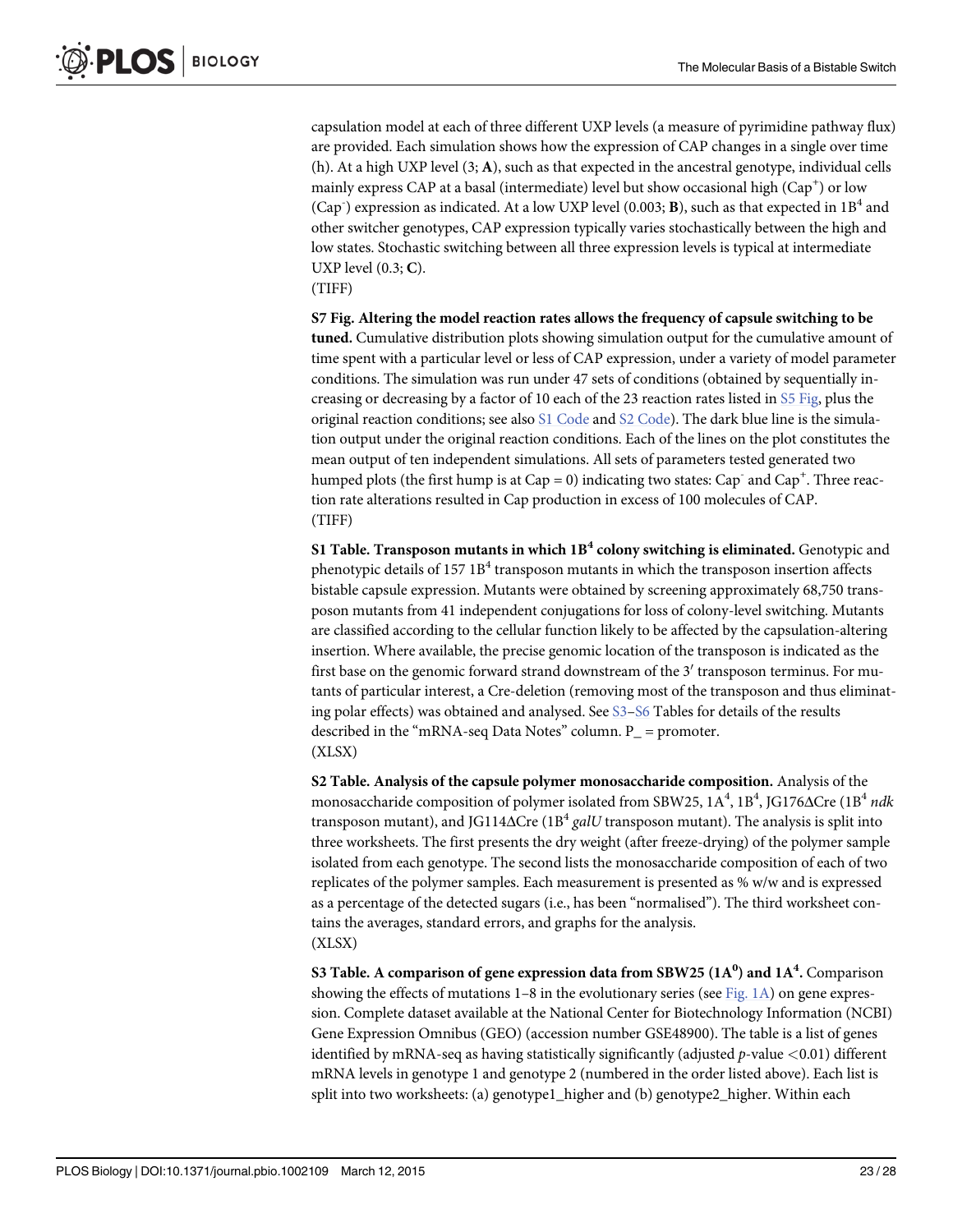<span id="page-23-0"></span>worksheet, entries are organised in order of statistical significance (lowest to highest adjusted p-value) and subsequently by fold change. Column A is "Locus" (the n-th gene in the SBW25 genome; note that while this correlates with  $pflu$  number, it is not necessarily the same); column B is "Gene Name" (assigned name or pflu number); column C is "Product" (protein product of the gene); column D is "EC Number" (enzyme catalogue number, where available); column E is "Colour in SBW25 Genome" (colours 1–15 each indicate a distinct functional class of gene product); columns F and G are "Genotype1 BaseMean" and "Genotype2 BaseMean," respectively (BaseMean is the normalized mean expression level of two replicates of the relevant genotype); column H is "Fold Change" (calculated by dividing the BaseMean of each genotype as indicated); column I is "p-value" (calculated by assuming a binomially distributed read coverage analogous to Fisher's exact test [[51,](#page-26-0)[61](#page-27-0)]); and column J is "Adjusted  $p$ -value" (the p-value adjusted for multiple testing with the Benjamini-Hochberg procedure [controls for false discovery rate [[51\]](#page-26-0)).



[S4 Table](http://www.plosone.org/article/fetchSingleRepresentation.action?uri=info:doi/10.1371/journal.pbio.1002109.s020). A comparison of gene expression data from  $1\text{A}^4$  and  $1\text{B}^4$ -Cap . Comparison showing the effects of the c2020t *carB* mutation on gene expression in the Cap<sup>-</sup> phenotype of  $1B^4$ . For the remainder of the legend, see the [S3 Table](#page-22-0) legend. (XLSX)

[S5 Table](http://www.plosone.org/article/fetchSingleRepresentation.action?uri=info:doi/10.1371/journal.pbio.1002109.s021). A comparison of gene expression data from  $1A<sup>4</sup>$  and  $1B<sup>4</sup>$ -Cap<sup>+</sup>. Comparison showing the effects of the c2020t carB mutation on gene expression in the Cap<sup>+</sup> phenotype of 1B<sup>4</sup>. For the remainder of the legend, see the [S3 Table](#page-22-0) legend. (XLSX)

[S6 Table](http://www.plosone.org/article/fetchSingleRepresentation.action?uri=info:doi/10.1371/journal.pbio.1002109.s022). A comparison of gene expression data from  $1B^4$ -Cap<sup>-</sup> and  $1B^4$ -Cap<sup>+</sup>. Comparison showing the effects of capsule phenotype (+ or-) on  $1B<sup>4</sup>$  gene expression. For the remainder of the legend, see the [S3 Table](#page-22-0) legend. (XLSX)

[S7 Table](http://www.plosone.org/article/fetchSingleRepresentation.action?uri=info:doi/10.1371/journal.pbio.1002109.s023). Intracellular concentrations of UMP, UDP, and UTP across six genotypes using LC-MS. The table contains raw and analysed data for the measurement of intracellular UMP, UDP, and UTP concentrations (nmol  $cfu^{-1}$ ) for five independent samples of six genotypes: SBW25, SBW25- $\Delta$ ndk, 1A<sup>4</sup>, 1B<sup>4</sup>, 1B<sup>4</sup>- $\Delta$ ndk, and JG176 $\Delta$ Cre (1B<sup>4</sup> ndk transposon mutant). See also [Fig. 4B](#page-7-0).

(XLS)

[S8 Table](http://www.plosone.org/article/fetchSingleRepresentation.action?uri=info:doi/10.1371/journal.pbio.1002109.s024). Intracellular concentrations of nucleotide and other components across a range of genotypes using radiolabelling. The table lists approximate intracellular concentrations (μM) of 22 small molecules (named in column B, with common abbreviations listed in column A). The 22 molecules were measured across eight genotypes (columns C–AG): SBW25, 1A<sup>4</sup>, 1B<sup>4</sup> (under multiple conditions), Re1\_4, Re1\_5, JG176ΔCre (1B<sup>4</sup> ndk transposon mutant), JG114 $\Delta$ Cre (1B<sup>4</sup> galU transposon mutant), and JG74 $\Delta$ Cre (1B<sup>4</sup> gacA transposon mutant). The concentration of each molecule was measured in two or three independent replicates for each genotype (samples 1, 2, and 3; worksheet titled). Individual concentrations are presented in the worksheet entitled "individual measurements," while means and standard errors for each molecule-genotype combination are listed in the worksheet entitled "averages." Note that UDP-glucose and UDP-galactose, both of which are building blocks for E. coli colanic acid, cannot be reliably distinguished by this method and are presented as a combined concentration (UDPG). "Undetermined" means that the concentration was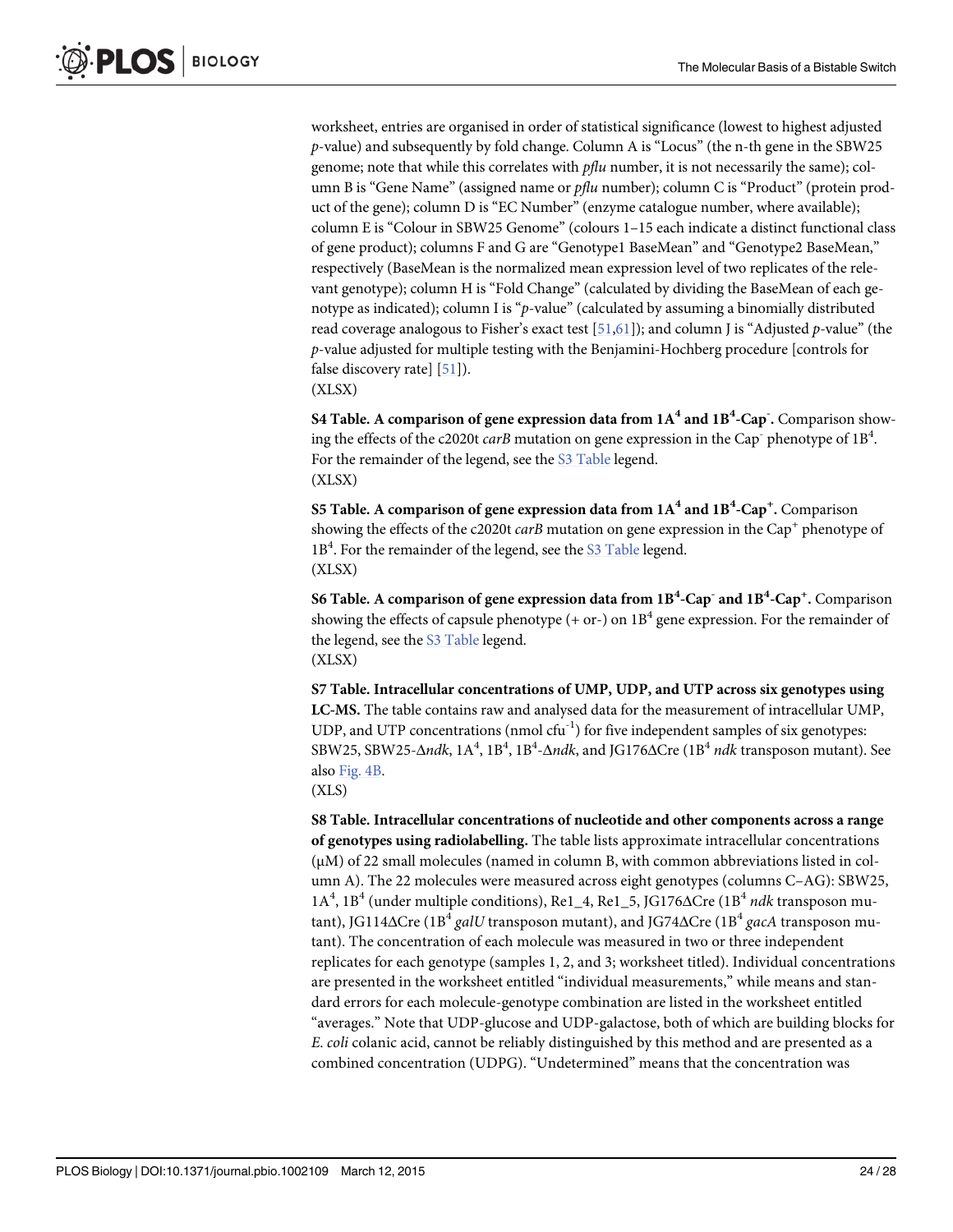<span id="page-24-0"></span>unobtainable, while measurements of 0 were used to represent concentrations below the limit of detection.

(XLS)

[S9 Table](http://www.plosone.org/article/fetchSingleRepresentation.action?uri=info:doi/10.1371/journal.pbio.1002109.s025). List of changes in model reaction rates for simulations shown in [S7 Fig](#page-22-0). The table lists each of the 47 different model reaction rates (see [S5 Fig](#page-21-0) for a list of reactions) under which the simulations in [S7 Fig](#page-22-0) were run. Each of the 23 listed reaction rates was sequentially increased and decreased by a factor of 10. (The 47th reaction rate is the original reaction rate used to generate [Fig. 6B\)](#page-13-0).

(XLS)

[S1 Text.](http://www.plosone.org/article/fetchSingleRepresentation.action?uri=info:doi/10.1371/journal.pbio.1002109.s026) Disproving genetic models of capsule switching. (DOCX)

[S2 Text.](http://www.plosone.org/article/fetchSingleRepresentation.action?uri=info:doi/10.1371/journal.pbio.1002109.s027) Extended experimental procedures. Detailed methods for the capsule counting assay, genotype constructions, and bacterial strains used. (DOCX)

[S3 Text.](http://www.plosone.org/article/fetchSingleRepresentation.action?uri=info:doi/10.1371/journal.pbio.1002109.s028) The effect of intracellular purine levels on capsule switching. (DOCX)

[S1 Video](http://www.plosone.org/article/fetchSingleRepresentation.action?uri=info:doi/10.1371/journal.pbio.1002109.s029). Time-lapse video following the growth of a Cap $^{\text{-}}$  1B $^{\text{4}}$ -CAP-GFP cell into a microcolony. Video made from images captured every 5 min over 12 h and 30 min. (MOV)

[S2 Video](http://www.plosone.org/article/fetchSingleRepresentation.action?uri=info:doi/10.1371/journal.pbio.1002109.s030). Time-lapse video following the growth of a  $\mathrm{Cap}^+$  1B $^4$ -CAP-GFP cell into a microcolony. Video made from images captured every 10 min over 4 h. (MOV)

#### Acknowledgments

We thank David Ackerley for providing the plasmid pSX, Vito Dozio for contributions to developing the intracellular nucleotide extraction protocols, Richard Moxon for discussion, and Martin Ackermann for comments on the manuscript.

#### Author Contributions

Conceived and designed the experiments: JG PBR EL FB CBJ GCF HJEB ND MFB US JM MK. Performed the experiments: JG EL CBJ GCF HJEB ND PR MFB PBR. Analyzed the data: JG FB EL PBR MFB CBJ JM MK. Contributed reagents/materials/analysis tools: JG FB EL PBR CBJ GCF HJEB JM PR ND MFB MK US. Wrote the paper: JG PBR. Conceived the research: JG PBR.

#### References

- [1.](#page-1-0) Via S, Lande R (1985) Genotype-environment interaction and the evolution of phenotypic plasticity. Evolution 39: 505–522.
- [2.](#page-1-0) Cohen D (1966) Optimizing reproduction in a randomly varying environment. J Theor Biol 12: 119–129. PMID: [6015423](http://www.ncbi.nlm.nih.gov/pubmed/6015423)
- [3.](#page-1-0) Acar M, Mettetal JT, van Oudenaarden A (2008) Stochastic switching as a survival strategy in fluctuat-ing environments. Nat Genet 40: 471-475. doi: [10.1038/ng.110](http://dx.doi.org/10.1038/ng.110) PMID: [18362885](http://www.ncbi.nlm.nih.gov/pubmed/18362885)
- 4. Wolf DM, Vazirani VV, Arkin AP (2005) Diversity in times of adversity: probabilistic strategies in microbial survival games. J Theor Biol 234: 227–253. PMID: [15757681](http://www.ncbi.nlm.nih.gov/pubmed/15757681)
- [5.](#page-1-0) Slatkin M (1974) Hedging one's evolutionary bets. Nature 250: 704–705.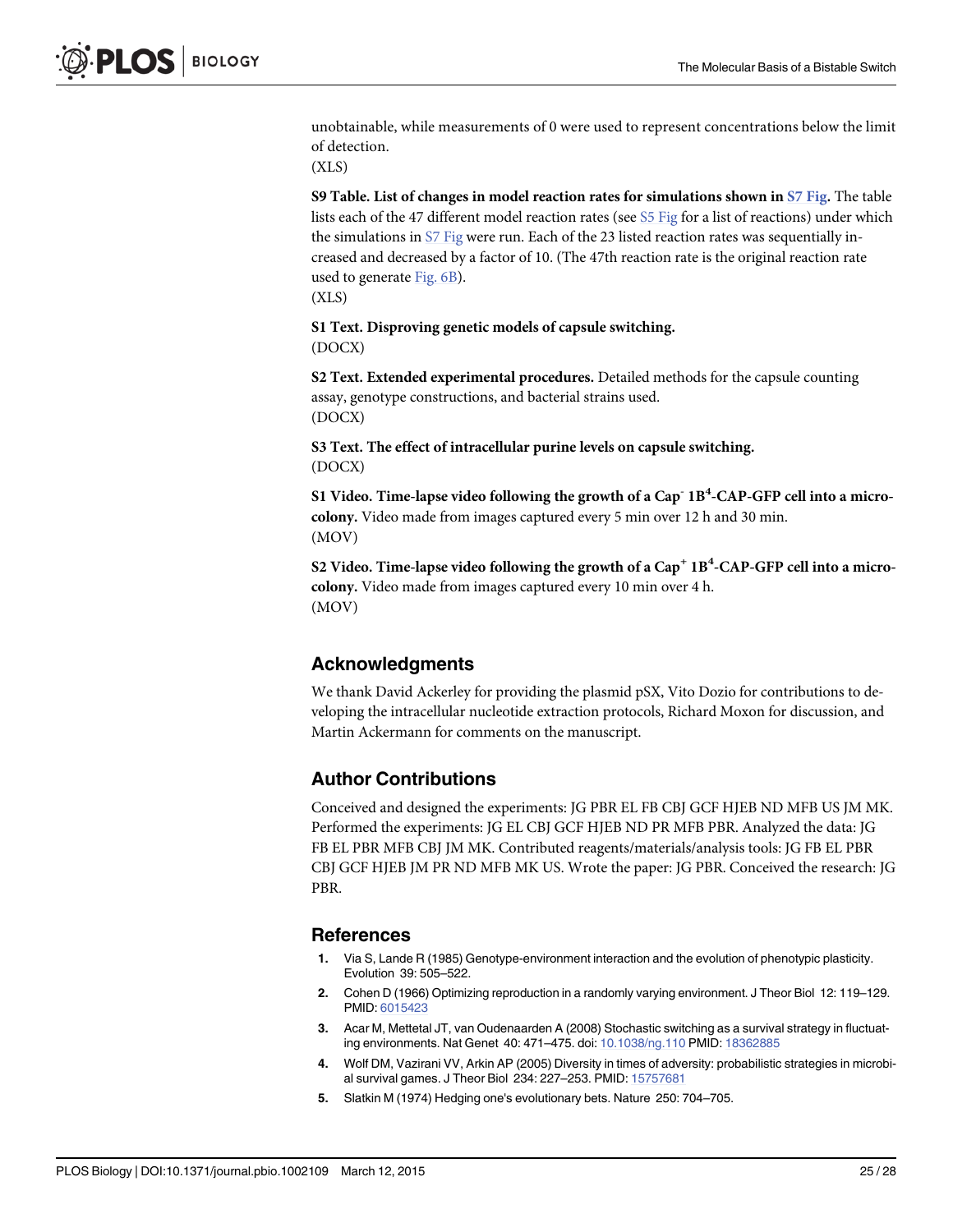- <span id="page-25-0"></span>[6.](#page-1-0) Levy SF, Ziv N, Siegal ML (2012) Bet hedging in yeast by heterogeneous, age-correlated expression of a stress protectant. PLoS Biol 10: e1001325. doi: [10.1371/journal.pbio.1001325](http://dx.doi.org/10.1371/journal.pbio.1001325) PMID: [22589700](http://www.ncbi.nlm.nih.gov/pubmed/22589700)
- 7. Venable DL (2007) Bet hedging in a guild of desert annuals. Ecology 88: 1086–1090. PMID: [17536393](http://www.ncbi.nlm.nih.gov/pubmed/17536393)
	- [8.](#page-16-0) Balaban NQ, Merrin J, Chait R, Kowalik L, Leibler S (2004) Bacterial persistence as a phenotypic switch. Science 305: 1622–1625. PMID: [15308767](http://www.ncbi.nlm.nih.gov/pubmed/15308767)
- 9. Danforth BN (1999) Emergence dynamics and bet hedging in a desert bee, Perdita portalis. Proc R Soc Lond B Biol Sci 266: 1985–1994.
- [10.](#page-1-0) Tonegawa S (1983) Somatic generation of antibody diversity. Nature 302: 575–581. PMID: [6300689](http://www.ncbi.nlm.nih.gov/pubmed/6300689)
- [11.](#page-1-0) Moxon ER, Rainey PB, Nowak MA, Lenski RE (1994) Adaptive evolution of highly mutable loci in pathogenic bacteria. Curr Biol 4: 24–33. PMID: [7922307](http://www.ncbi.nlm.nih.gov/pubmed/7922307)
- [12.](#page-1-0) Beaumont HJE, Gallie J, Kost C, Ferguson GC, Rainey PB (2009) Experimental evolution of bet hedging. Nature 462: 90–94. doi: [10.1038/nature08504](http://dx.doi.org/10.1038/nature08504) PMID: [19890329](http://www.ncbi.nlm.nih.gov/pubmed/19890329)
- [13.](#page-2-0) Libby E, Rainey PB (2011) Exclusion rules, bottlenecks and the evolution of stochastic phenotype switching. Proc R Soc Lond B Biol Sci 278: 3574–3583.
- [14.](#page-4-0) O'Donovan GA, Neuhard J (1970) Pyrimidine metabolism in microorganisms. Bacteriol Rev 34: 278–343. PMID: [4919542](http://www.ncbi.nlm.nih.gov/pubmed/4919542)
- [15.](#page-2-0) Giddens SR, Jackson RW, Moon CD, Jacobs MA, Zhang X-X, et al. (2007) Mutational activation of niche-specific genes provides insight into regulatory networks and bacterial function in a complex environment. Proc Natl Acad Sci USA 104: 18247–18252. PMID: [17989226](http://www.ncbi.nlm.nih.gov/pubmed/17989226)
- [16.](#page-2-0) Stevenson G, Andrianopoulos K, Hobbs M, Reeves PR (1996) Organization of the Escherichia coli K-12 gene cluster responsible for production of the extracellular polysaccharide colanic acid. J Bacteriol 178: 4885–4893. PMID: [8759852](http://www.ncbi.nlm.nih.gov/pubmed/8759852)
- [17.](#page-4-0) Goebel WF (1963) Colanic acid. Proc Natl Acad Sci USA 49: 464–471. PMID: [13963285](http://www.ncbi.nlm.nih.gov/pubmed/13963285)
- [18.](#page-4-0) Grant WD, Sutherland IW, Wilkinson JF (1969) Exopolysaccharide colanic acid and its occurrence in the Enterobacteriaceae. J Bacteriol 100: 1187–1193. PMID: [4902806](http://www.ncbi.nlm.nih.gov/pubmed/4902806)
- [19.](#page-5-0) Diggle SP, Winzer K, Lazdunski A, Williams P, Cámara M (2002) Advancing the quorum in Pseudomonas aeruginosa: MvaT and the regulation of N-acylhomoserine lactose production and virulence gene expression. J Bacteriol 184: 2576–2586. PMID: [11976285](http://www.ncbi.nlm.nih.gov/pubmed/11976285)
- [20.](#page-6-0) Heeb S, Haas D (2001) Regulatory roles of the GacS/GacA two-component system in plant-associated and other Gram-negative bacteria. Mol Plant Microbe Interact 14: 1351–1363. PMID: [11768529](http://www.ncbi.nlm.nih.gov/pubmed/11768529)
- [21.](#page-6-0) Gottesman S, Stout V (1991) Regulation of capsular polysaccharide synthesis in *Escherichia coli* K12. Mol Microbiol 5: 1599–1606. PMID: [1943696](http://www.ncbi.nlm.nih.gov/pubmed/1943696)
- [22.](#page-6-0) Lu Q, Inouye M (1996) Adenylate kinase complements nucleoside diphosphate kinase deficiency in nucleotide metabolism. Proc Natl Acad Sci USA 93: 5720–5725. PMID: [8650159](http://www.ncbi.nlm.nih.gov/pubmed/8650159)
- [23.](#page-6-0) Chakrabarty AM (1998) Nucleoside diphosphate kinase: role in bacterial growth, virulence, cell signalling and polysaccharide synthesis. Mol Microbiol 28: 875–882. PMID: [9663675](http://www.ncbi.nlm.nih.gov/pubmed/9663675)
- [24.](#page-6-0) Kuroda A, Kornberg A (1997) Polyphosphate kinase as a nucleoside diphosphate kinase in Escherichia coli and Pseudomonas aeruginosa. Proc Natl Acad Sci USA 94: 439–442. PMID: [9012801](http://www.ncbi.nlm.nih.gov/pubmed/9012801)
- [25.](#page-8-0) Turnbough CL Jr, Switzer RL (2008) Regulation of pyrimidine biosynthetic gene expression in bacteria: repression without repressors. Microbiol Mol Biol Rev 72: 266–300. doi: [10.1128/MMBR.00001-08](http://dx.doi.org/10.1128/MMBR.00001-08) PMID: [18535147](http://www.ncbi.nlm.nih.gov/pubmed/18535147)
- [26.](#page-11-0) Hill NS, Buske PJ, Shi Y, Levin PA (2013) A moonlighting enzyme links Escherichia coli cell size with central metabolism. PLoS Genet 9: e1003663. doi: [10.1371/journal.pgen.1003663](http://dx.doi.org/10.1371/journal.pgen.1003663) PMID: [23935518](http://www.ncbi.nlm.nih.gov/pubmed/23935518)
- [27.](#page-11-0) Weart RB, Lee AH, Chien A-C, Haeusser DP, Hill NS, et al. (2007) A metabolic sensor governing cell size in bacteria. Cell 130: 335–347. PMID: [17662947](http://www.ncbi.nlm.nih.gov/pubmed/17662947)
- [28.](#page-12-0) Gillespie DT (1977) Exact stochastic simulation of coupled chemical reactions. J Phys Chem 81: 2340–2361.
- [29.](#page-14-0) Huh D, Paulsson J (2011) Non-genetic heterogeneity from stochastic partitioning at cell division. Nat Genet 43: 95–100. doi: [10.1038/ng.729](http://dx.doi.org/10.1038/ng.729) PMID: [21186354](http://www.ncbi.nlm.nih.gov/pubmed/21186354)
- [30.](#page-14-0) Salaün L, Synder LAS, Saunders NJ (2003) Adaptation by phase variation in pathogenic bacteria. Adv Appl Microbiol 52: 263–301. PMID: [12964248](http://www.ncbi.nlm.nih.gov/pubmed/12964248)
- [31.](#page-15-0) Palsson BO, Lightfoot EN (1985) Mathematical modelling of dynamics and control in metabolic networks. V. Static bifurcations in single biochemical control loops. J Theor Biol 113: 279–298. PMID: [3999779](http://www.ncbi.nlm.nih.gov/pubmed/3999779)
- [32.](#page-16-0) Rocco A, Kierzek AM, McFadden J (2013) Slow protein fluctuations explain the emergence of growth phenotypes and persistence in clonal bacterial populations. PLoS ONE 8: e54272. doi: [10.1371/](http://dx.doi.org/10.1371/journal.pone.0054272) [journal.pone.0054272](http://dx.doi.org/10.1371/journal.pone.0054272) PMID: [23382887](http://www.ncbi.nlm.nih.gov/pubmed/23382887)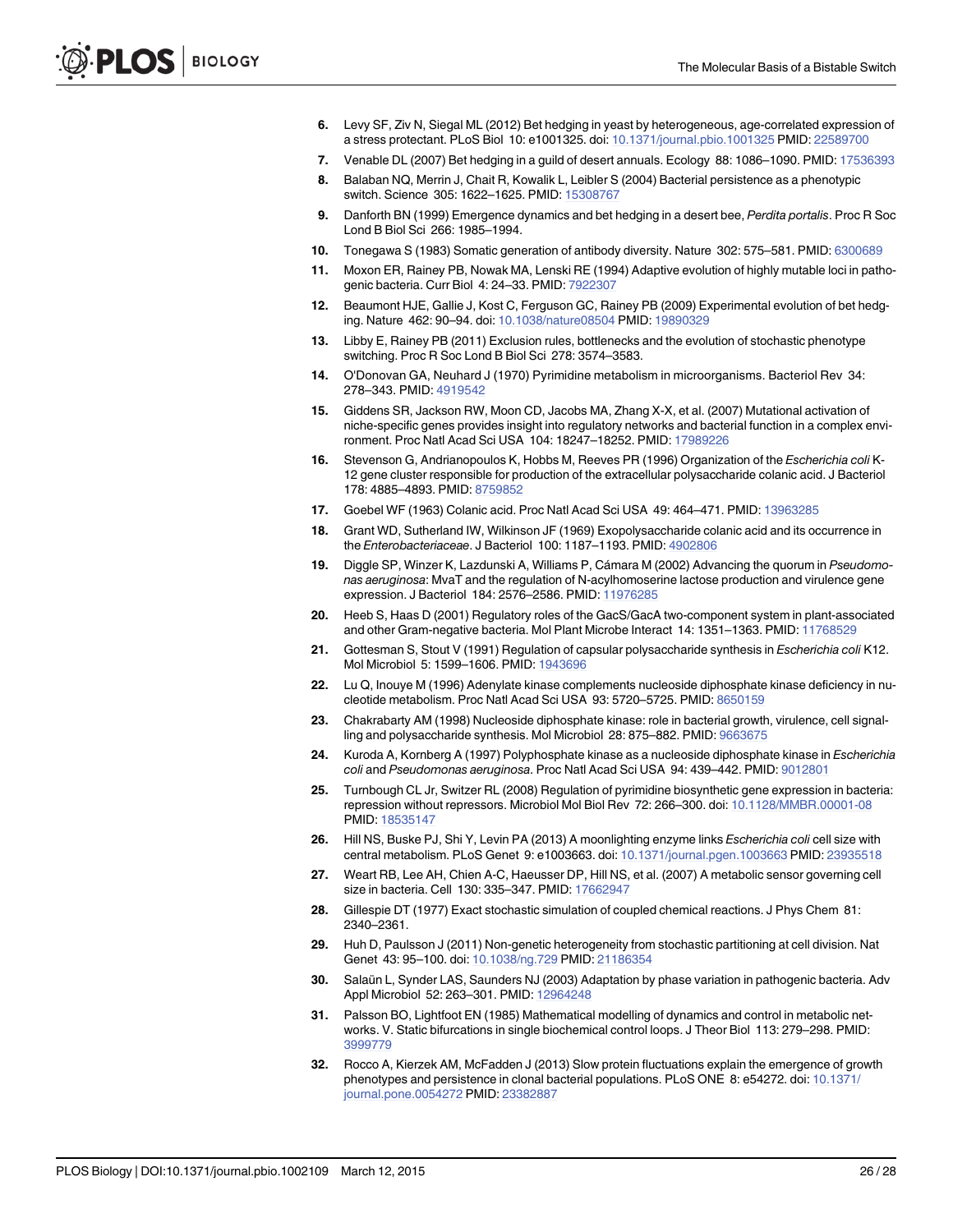- <span id="page-26-0"></span>[33.](#page-16-0) Siebring J, Elema MJH, Drubi Vega F, Kovács Á, Haccou P, et al. (2013) Repeated triggering of sporulation in Bacillus subtilis selects against a protein that affects the timing of cell division. ISME J 8: 77–87. doi: [10.1038/ismej.2013.128](http://dx.doi.org/10.1038/ismej.2013.128) PMID: [23924781](http://www.ncbi.nlm.nih.gov/pubmed/23924781)
- **[34.](#page-16-0)** Stamatakis M, Mantzaris NV (2009) Comparison of deterministic and stochastic models of the lac operon genetic network. Biophys J 96: 887–906. doi: [10.1016/j.bpj.2008.10.028](http://dx.doi.org/10.1016/j.bpj.2008.10.028) PMID: [19186128](http://www.ncbi.nlm.nih.gov/pubmed/19186128)
- [35.](#page-16-0) Hill NS, Kadoya R, Chattoraj DK, Levin PA (2012) Cell size and the initiation of DNA replication in bacteria PLoS Genet 8: e1002549. doi: [10.1371/journal.pgen.1002549](http://dx.doi.org/10.1371/journal.pgen.1002549) PMID: [22396664](http://www.ncbi.nlm.nih.gov/pubmed/22396664)
- [36.](#page-16-0) Lu M, Kleckner N (1994) Molecular cloning and characterization of the pgm gene encoding phosphoglucomutase of Escherichia coli. J Bacteriol 176: 5847–5851. PMID: [8083177](http://www.ncbi.nlm.nih.gov/pubmed/8083177)
- [37.](#page-16-0) Hammerschmidt K, Rose CJ, Kerr B, Rainey PB (2014) Life cycles, fitness decoupling and the evolution of multicellularity. Nature 515: 75–79. doi: [10.1038/nature13884](http://dx.doi.org/10.1038/nature13884) PMID: [25373677](http://www.ncbi.nlm.nih.gov/pubmed/25373677)
- 38. Gould SJ (2002) The Structure of Evolutionary Theory. Cambridge MA: Belknap Press of Harvard University Press. 1433 p.
- [39.](#page-16-0) Fisher R (1930) The genetical theory of natural selection. Oxford, UK: Oxford University Press.
- [40.](#page-16-0) Cozy LM, Kearns DB (2010) Gene position in a long operon governs motility development in Bacillus subtilis. Mol Microbiol 76: 273–285. doi: [10.1111/j.1365-2958.2010.07112.x](http://dx.doi.org/10.1111/j.1365-2958.2010.07112.x) PMID: [20233303](http://www.ncbi.nlm.nih.gov/pubmed/20233303)
- [41.](#page-16-0) Zordan RE, Galgoczy DJ, Johnson AD (2006) Epigenetic properties of white-opaque switching in Candida albicans are based on a self-sustaining transcriptional feedback loop. Proc Natl Acad Sci USA 103: 12807–12812. PMID: [16899543](http://www.ncbi.nlm.nih.gov/pubmed/16899543)
- [42.](#page-16-0) Libby E, Rainey PB (2013) Eco-evolutionary feedback and the tuning of proto-developmental life cycles. PLoS ONE 8: e82274. doi: [10.1371/journal.pone.0082274](http://dx.doi.org/10.1371/journal.pone.0082274) PMID: [24367511](http://www.ncbi.nlm.nih.gov/pubmed/24367511)
- [43.](#page-16-0) King EO, Ward MK, Raney DE (1954) Two simple media for the demonstration of pyocyanin and fluorescein. J Lab Clin Med 44: 301–307. PMID: [13184240](http://www.ncbi.nlm.nih.gov/pubmed/13184240)
- [44.](#page-17-0) Zhang X-X, Rainey PB (2007) Genetic analysis of the histidine utilization (hut) genes in Pseudomonas fluorescens SBW25. Genetics 176: 2165–2176. PMID: [17717196](http://www.ncbi.nlm.nih.gov/pubmed/17717196)
- [45.](#page-17-0) Lindsey H, Gallie J, Taylor S, Kerr B (2013) Evolutionary rescue from extinction is contingent on a lower rate of environmental change. Nature 494: 463–466. doi: [10.1038/nature11879](http://dx.doi.org/10.1038/nature11879) PMID: [23395960](http://www.ncbi.nlm.nih.gov/pubmed/23395960)
- [46.](#page-17-0) Rainey PB (1999) Adaptation of Pseudomonas fluorescens to the plant rhizosphere. Environ Microbiol 1: 243–257. PMID: [11207743](http://www.ncbi.nlm.nih.gov/pubmed/11207743)
- [47.](#page-17-0) Owen JG, Ackerley DF (2011) Characterization of pyoverdine and achromobactin in Pseudomonas syringae pv. Phaseolicola 1448a BMC Microbiol 11: 218.
- [48.](#page-17-0) Chuanchuen R, Narasaki CT, Schweizer HP (2002) Benchtop and microcentrifuge preparation of Pseudomonas aeruginosa competent cells. Biotechniques 33: 760–763. PMID: [12398182](http://www.ncbi.nlm.nih.gov/pubmed/12398182)
- [49.](#page-18-0) Silby MW, Cerdeño-Tárraga AM, Vernikos GS, Giddens SR, Jackson RW, et al. (2009) Genomic and genetic analyses of diversity and plant interactions of Pseudomonas fluorescens. Genome Biol 10: R51. doi: [10.1186/gb-2009-10-5-r51](http://dx.doi.org/10.1186/gb-2009-10-5-r51) PMID: [19432983](http://www.ncbi.nlm.nih.gov/pubmed/19432983)
- [50.](#page-18-0) Li R, Li Y, Kristiansen K, Wang J (2008) SOAP: short nucleotide alignment programme. Bioinformatics 24: 713–714. doi: [10.1093/bioinformatics/btn025](http://dx.doi.org/10.1093/bioinformatics/btn025) PMID: [18227114](http://www.ncbi.nlm.nih.gov/pubmed/18227114)
- [51.](#page-18-0) Anders S, Huber W (2010) Differential expression analysis for sequence count data. Genome Biol 11: R106. doi: [10.1186/gb-2010-11-10-r106](http://dx.doi.org/10.1186/gb-2010-11-10-r106) PMID: [20979621](http://www.ncbi.nlm.nih.gov/pubmed/20979621)
- [52.](#page-19-0) Jendresen CB, Kilstrup M, Martinussen J (2011) A simplified method for rapid quantification of intracellular nucleoside triphosphates by one-dimensional thin-layer chromatography. Anal Biochem 409: 249–259. doi: [10.1016/j.ab.2010.10.029](http://dx.doi.org/10.1016/j.ab.2010.10.029) PMID: [21036136](http://www.ncbi.nlm.nih.gov/pubmed/21036136)
- [53.](#page-19-0) Link H, Kochanowski K, Sauer U (2013) Systematic identification of allosteric protein-metabolite interactions that control enzyme activity in vivo. Nat Biotechnol 31: 357–361. doi: [10.1038/nbt.2489](http://dx.doi.org/10.1038/nbt.2489) PMID: [23455438](http://www.ncbi.nlm.nih.gov/pubmed/23455438)
- [54.](#page-19-0) Buescher JM, Moco S, Sauer U, Zamboni N (2010) Ultrahigh performance liquid chromatography-tandem mass spectrometry method for fast and robust quantification of anionic and aromatic metabolites. Anal Chem 82: 4403–4412. doi: [10.1021/ac100101d](http://dx.doi.org/10.1021/ac100101d) PMID: [20433152](http://www.ncbi.nlm.nih.gov/pubmed/20433152)
- [55.](#page-19-0) Bochner BR, Ames BN (1982) Complete analysis of cellular nucleotides by two-dimensional thin layer chromatography. J Biol Chem 257: 9759–9769. PMID: [6286632](http://www.ncbi.nlm.nih.gov/pubmed/6286632)
- [56.](#page-19-0) Jendresen CB, Martinussen J, Kilstrup M (2012) The PurR regulon in Lactococcus lactis—transcriptional regulation of the purine nucleotide metabolism and translational machinery. Microbiology 158: 2026–2038. doi: [10.1099/mic.0.059576-0](http://dx.doi.org/10.1099/mic.0.059576-0) PMID: [22679106](http://www.ncbi.nlm.nih.gov/pubmed/22679106)
- [57.](#page-19-0) R Core Development Team (2008) R: a language and environment for statistical computing. Vienna, Austria: E Foundation for Statistical Computing.